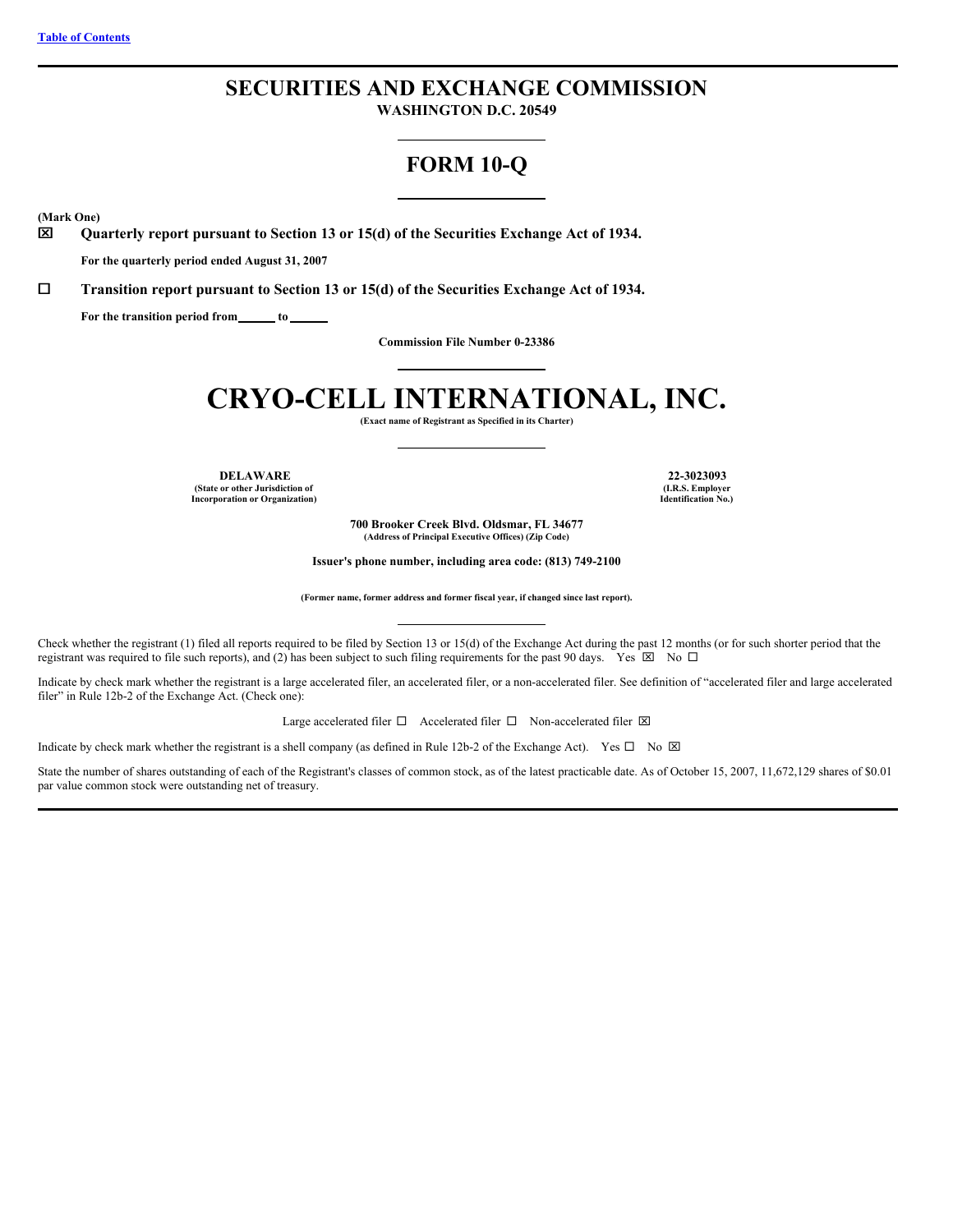# <span id="page-1-0"></span>**TABLE OF CONTENTS**

| <b>PART I-FINANCIAL INFORMATION (UNAUDITED)</b>                                                      | PAGE |
|------------------------------------------------------------------------------------------------------|------|
| <b>Item 1. Financial Statements</b>                                                                  |      |
| <b>Consolidated Balance Sheets</b>                                                                   | 3    |
| <b>Consolidated Statements of Operations and Comprehensive Loss</b>                                  | 4    |
| <b>Consolidated Statements of Cash Flows</b>                                                         | 5    |
| <b>Notes to Consolidated Financial Statements</b>                                                    | 6    |
| <u>Item 2. Management's Discussion and Analysis of Financial Condition and Results of Operations</u> | 14   |
| <b>Item 3. Quantitative and Qualitative Disclosures about Market Risk</b>                            | 23   |
| <b>Item 4. Controls and Procedures</b>                                                               | 24   |
| <b>PART II-OTHER INFORMATION</b>                                                                     |      |
| <b>Item 1. Legal Proceedings</b>                                                                     | 25   |
| <b>Item 1A. Risk Factors</b>                                                                         | 25   |
| <b>Item 2. Unregistered Sales of Equity Securities and Use of Proceeds</b>                           | 25   |
| <b>Item 3. Defaults Upon Senior Securities</b>                                                       | 26   |
| <b>Item 4. Submission of Matters to a Vote of Security Holders</b>                                   | 26   |
| <b>Item 5. Other Information</b>                                                                     | 27   |
| <b>Item 6. Exhibits</b>                                                                              | 28   |
| <b>SIGNATURES</b>                                                                                    | 29   |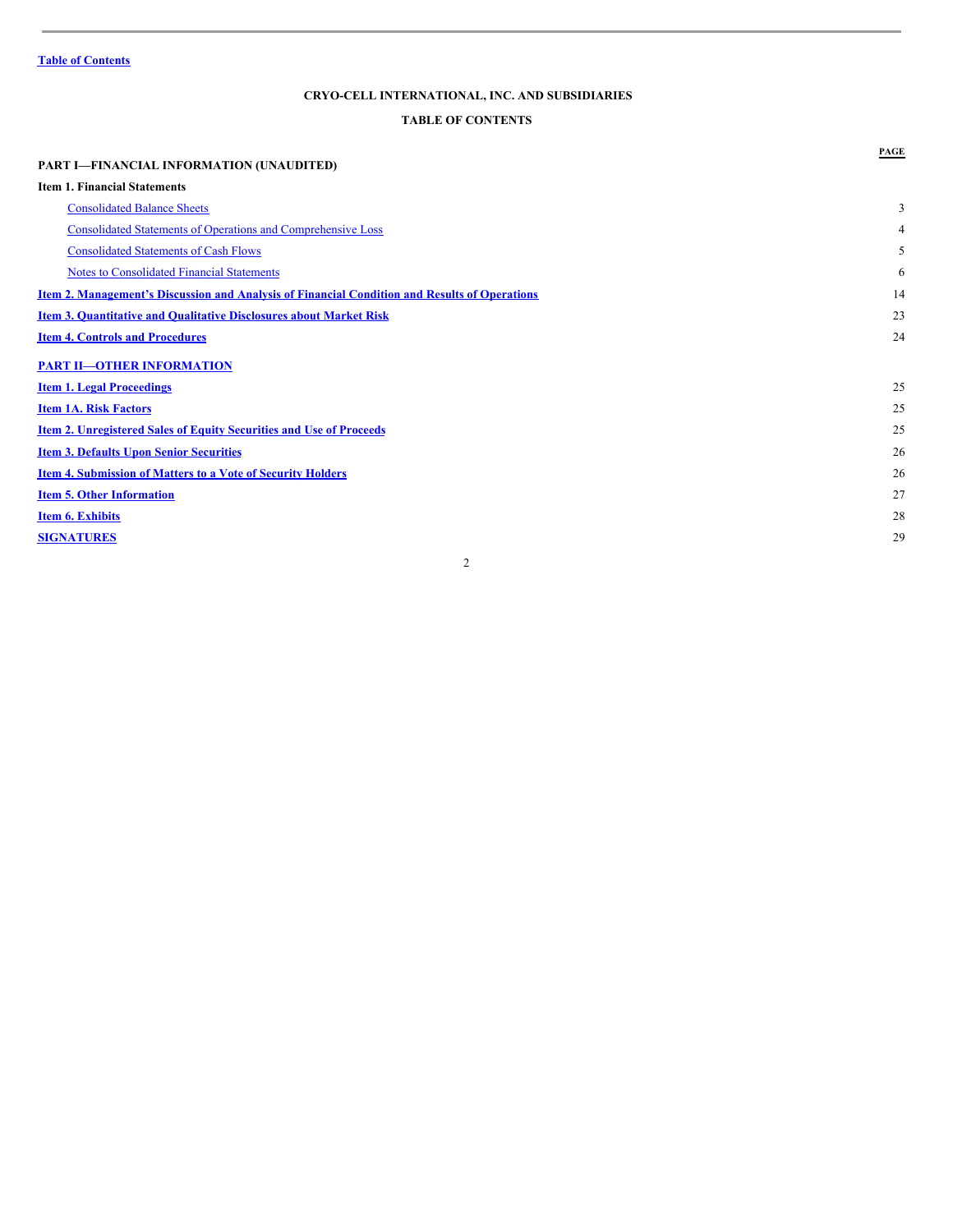<span id="page-2-0"></span>CONSOLIDATED BALANCE SHEETS

|                                                                                                                               | August 31,<br>2007 | November 30.<br>2006 |
|-------------------------------------------------------------------------------------------------------------------------------|--------------------|----------------------|
|                                                                                                                               | (unaudited)        |                      |
| <b>ASSETS</b><br><b>Current Assets</b>                                                                                        |                    |                      |
| Cash and cash equivalents                                                                                                     | \$3,747,166        | \$7,414,140          |
| Restricted cash                                                                                                               | 200,000            | 200,000              |
| Marketable securities and other investments                                                                                   | 1,001,993          | 989,581              |
| Accounts receivable and advances (net of allowance for doubtful accounts of \$1,042,370 and \$905,984, respectively)          | 2,045,039          | 1,213,569            |
| Deferred tax assets                                                                                                           | 45,000             | 45,000               |
| Prepaid expenses and other current assets                                                                                     | 818,313            | 649,971              |
| Total current assets                                                                                                          | 7,857,511          | 10,512,261           |
| <b>Property and Equipment-net</b>                                                                                             | 3,236,646          | 3,188,662            |
| <b>Other Assets</b>                                                                                                           |                    |                      |
| Marketable securities and other investments                                                                                   | 53,998             | 50.760               |
| Notes receivable                                                                                                              | 80.088             | 93,238               |
| Investment in Saneron CCEL Therapeutics, Inc.                                                                                 | 684,000            | 684,000              |
| Deposits and other assets                                                                                                     | 123,501            | 111,462              |
| Total other assets                                                                                                            | 941,587            | 939,460              |
| <b>Total assets</b>                                                                                                           | \$12,035,744       | \$14,640,383         |
| <b>LIABILITIES AND STOCKHOLDERS' DEFICIT</b>                                                                                  |                    |                      |
| <b>Current Liabilities</b>                                                                                                    |                    |                      |
| Accounts payable                                                                                                              | \$1,197,223        | \$1,207,167          |
| Accrued expenses                                                                                                              | 1,031,858          | 1,706,199            |
| Deferred revenue                                                                                                              | 4,015,310          | 3,592,485            |
| Total current liabilities                                                                                                     | 6,244,391          | 6,505,851            |
| <b>Other Liabilities</b>                                                                                                      |                    |                      |
| Deferred revenue                                                                                                              | 6,538,915          | 5,875,107            |
| Deferred tax liabilities                                                                                                      | 45,000             | 45,000               |
| Long-term liability-revenue sharing agreements                                                                                | 3,750,000          | 3,750,000            |
| Deferred consulting obligation                                                                                                | 492,612            | 556,571              |
| Total other liabilities                                                                                                       | 10,826,527         | 10,226,678           |
| <b>Stockholders' Deficit</b>                                                                                                  |                    |                      |
| Preferred stock (\$.01 par value, 500,000 authorized and none issued)                                                         |                    |                      |
| Common stock (\$.01 par value, 20,000,000 authorized; 11,669,629 as of August 31, 2007 and 11,624,629 as of November 30, 2006 |                    |                      |
| issued and outstanding)                                                                                                       | 116,696            | 116,247              |
| Additional paid-in capital                                                                                                    | 24,321,106         | 23,929,761           |
| Treasury stock                                                                                                                | (839, 301)         | (839, 301)           |
| Accumulated other comprehensive loss                                                                                          | (108, 636)         | (111, 876)           |
| Accumulated deficit                                                                                                           | (28, 525, 039)     | (25, 186, 977)       |
| Total stockholders' deficit                                                                                                   | (5,035,174)        | (2,092,146)          |
| Total liabilities and stockholders' deficit                                                                                   | \$12,035,744       | \$14,640,383         |

The accompanying notes are an integral part of these consolidated financial statements.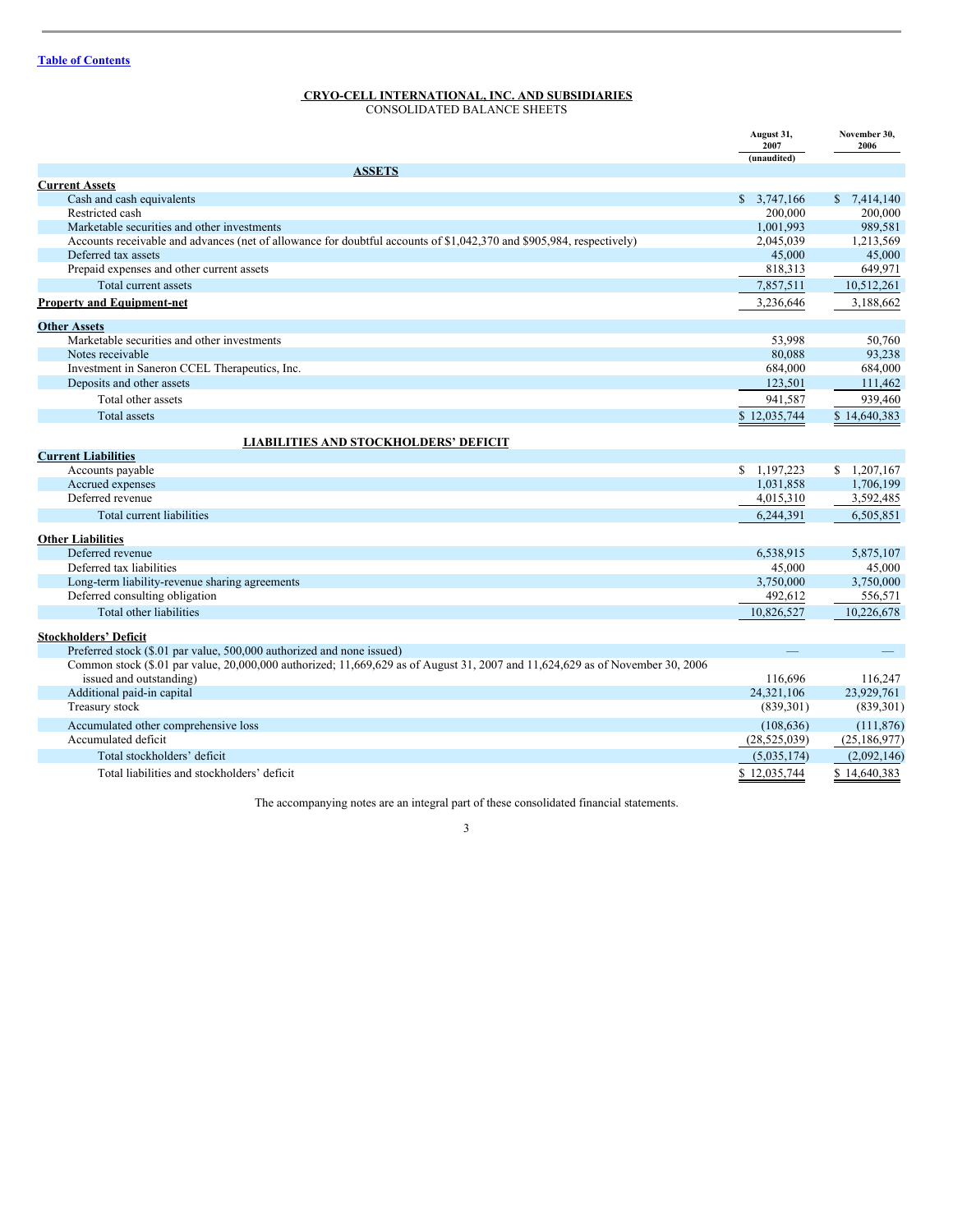# <span id="page-3-0"></span>CONSOLIDATED STATEMENTS OF OPERATIONS AND COMPREHENSIVE LOSS

(unaudited)

|                                                                  |                        | <b>Three Months Ended</b> |                        | <b>Nine Months Ended</b> |  |
|------------------------------------------------------------------|------------------------|---------------------------|------------------------|--------------------------|--|
|                                                                  | August 31.<br>2007     | August 31,<br>2006        | August 31,<br>2007     | August 31,<br>2006       |  |
| Revenue                                                          | \$<br>4,550,128        | $\mathbb{S}$<br>4,589,222 | \$13,173,166           | \$12,760,760             |  |
| <b>Costs and Expenses:</b>                                       |                        |                           |                        |                          |  |
| Cost of sales                                                    | 1,668,211              | 1,666,204                 | 4,787,618              | 4,494,898                |  |
| Marketing, general & administrative expenses                     | 3,595,890              | 3,599,516                 | 10,835,492             | 9,477,807                |  |
| Research, development and related engineering                    | 163,402                | 114,756                   | 480,742                | 255,400                  |  |
| Impairment of marketable securities                              |                        | 147,420                   |                        | 147,420                  |  |
| Depreciation and amortization                                    | 134,739                | 104,044                   | 401,379                | 319,049                  |  |
| Total costs and expenses                                         | 5,562,242              | 5,631,940                 | 16,505,231             | 14,694,574               |  |
| <b>Operating Loss</b>                                            | (1,012,114)            | (1,042,718)               | (3,332,065)            | (1, 933, 814)            |  |
| <b>Other Income (Expense):</b>                                   |                        |                           |                        |                          |  |
| Interest income                                                  | 67,607                 | 77,411                    | 226,431                | 216,853                  |  |
| Interest expense                                                 | (304, 020)             | (271, 917)                | (847, 402)             | (755, 568)               |  |
| Other income (expense)                                           |                        | (428)                     | 10,419                 | 554                      |  |
| Licensee income                                                  | 226,300                | 164,828                   | 778,519                | 634,804                  |  |
| Total other income (expense)                                     | (10, 113)              | (30, 106)                 | 167,967                | 96,643                   |  |
| Loss before income tax expense and equity in losses of affiliate | (1,022,227)            | (1,072,824)               | (3,164,098)            | (1, 837, 171)            |  |
| Equity in losses of affiliate                                    | (125, 684)             | (6,726)                   | (173,964)              | (46,982)                 |  |
| Loss from continuing operations                                  | (1, 147, 911)          | (1,079,550)               | (3,338,062)            | (1,884,153)              |  |
| Income tax expense                                               |                        |                           |                        |                          |  |
| <b>Net Loss</b>                                                  | \$(1,147,911)          | \$(1,079,550)             | (3,338,062)<br>S.      | (1,884,153)<br>\$        |  |
| Net loss per common share—basic                                  | \$<br>(0.10)           | $\mathbb{S}$<br>(0.09)    | $\mathbb{S}$<br>(0.29) | <sup>\$</sup><br>(0.16)  |  |
| Weighted average common shares outstanding—basic                 | 11,669,629             | 11,624,629                | 11,652,877             | 11,624,629               |  |
| Net loss per common share—diluted                                | $\mathbf{s}$<br>(0.10) | $\mathbf{s}$<br>(0.09)    | $\mathbf{s}$<br>(0.29) | (0.16)                   |  |
| Weighted average common shares outstanding—diluted               | 11,669,629             | 11,624,629                | 11,652,877             | 11,624,629               |  |
| Comprehensive loss:                                              |                        |                           |                        |                          |  |
| Net loss:                                                        | \$(1,147,911)          | (1,079,550)               | \$(3,338,062)          | \$(1,884,153)            |  |
| Unrealized (loss) gain on marketable securities                  | (3,780)                | (12, 943)                 | 3,240                  | 27,848                   |  |
| Write-off of unrealized loss on marketable securities            |                        | 147,420                   |                        | 147,420                  |  |
| Recognition of unrealized gain on marketable securities          |                        |                           | 10,419                 | 5,510                    |  |
| Comprehensive loss                                               | \$(1,151,691)          | S<br>(945,073)            | (3,324,403)<br>S.      | (1,703,375)<br>S.        |  |

The accompanying notes are an integral part of these consolidated financial statements.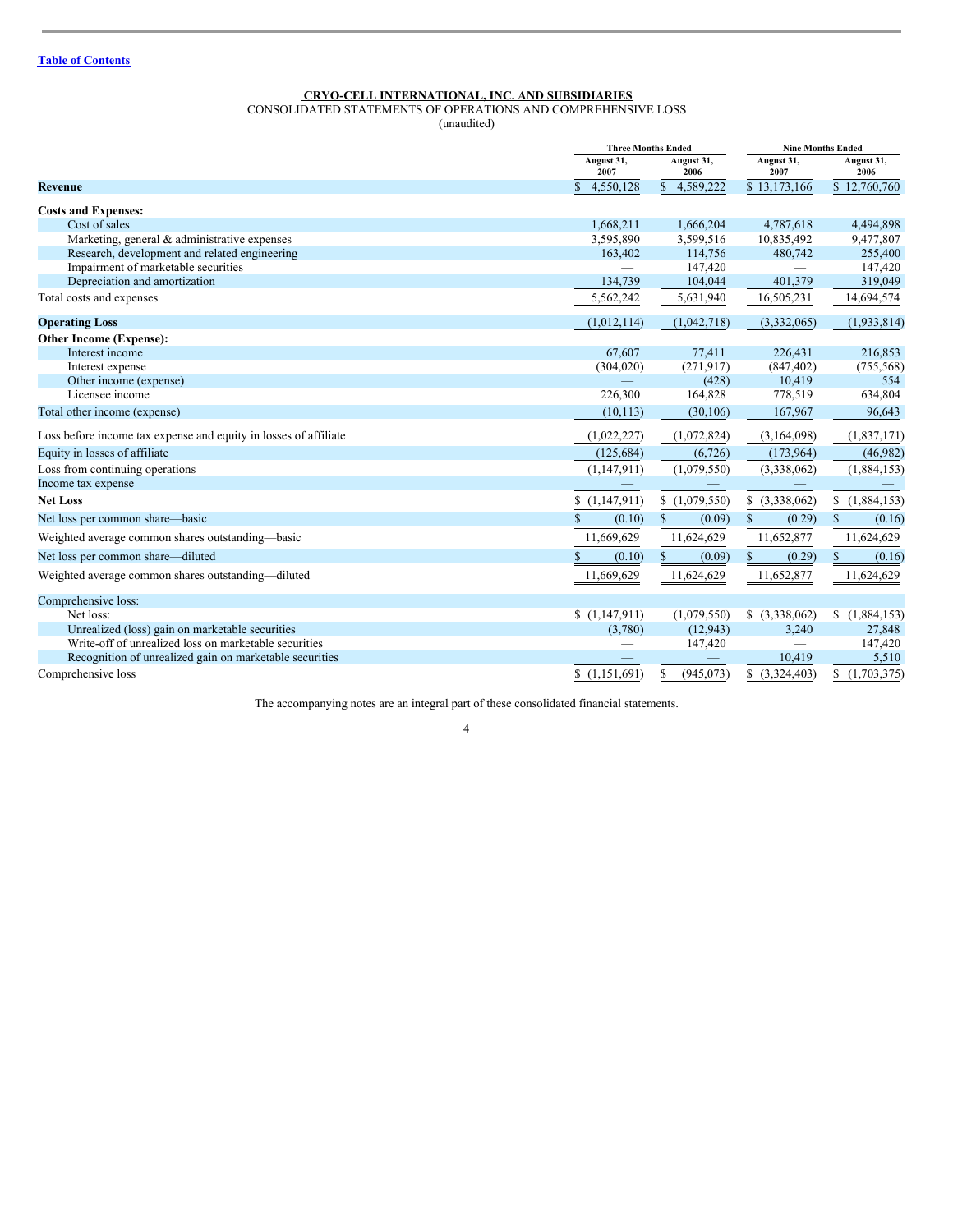<span id="page-4-0"></span>CONSOLIDATED STATEMENTS OF CASH FLOWS

| (unaudited)                                                                           |                          |                    |
|---------------------------------------------------------------------------------------|--------------------------|--------------------|
|                                                                                       | <b>Nine Months Ended</b> |                    |
|                                                                                       | August 31,<br>2007       | August 31,<br>2006 |
| <b>Cash Flows from Operating Activities:</b>                                          |                          |                    |
| Net Loss                                                                              | $$$ $(3,338,062)$        | \$(1,884,153)      |
| Adjustments to reconcile net loss to cash (used in) provided by operating activities: |                          |                    |
| Depreciation and amortization expense                                                 | 557,889                  | 492,406            |
| Gain on sale of marketable securities                                                 | (10, 419)                | (5,510)            |
| Loss on sale of property and equipment                                                |                          | 4,956              |
| Compensatory element of stock options                                                 | 193.530                  | 68,074             |
| Provision for doubtful accounts                                                       | 341,875                  | 338,272            |
| Impairment of marketable securities                                                   |                          | 147,420            |
| Equity in losses of affiliate                                                         | 173,965                  | 46,982             |
| Changes in assets and liabilities:                                                    |                          |                    |
| Accounts receivable and advances                                                      | (1, 173, 345)            | (524, 775)         |
| Note receivable                                                                       | 13,151                   | 7,550              |
| Prepaid expenses and other current assets                                             | (168, 342)               | (25, 415)          |
| Deposits and other assets                                                             | (12,039)                 | (65, 723)          |
| Accounts payable                                                                      | (9,944)                  | 44,130             |
| Accrued expenses                                                                      | (674, 341)               | 584,870            |
| Deferred consulting obligation                                                        | (63,959)                 | (79,790)           |
| Deferred revenue                                                                      | 1,086,633                | 1,491,288          |
| Net cash (used in) provided by operating activities                                   | (3,083,408)              | 640,582            |
| Cash flows from investing activities:                                                 |                          |                    |
| Purchases of property and equipment                                                   | (605, 873)               | (494,705)          |
| Sale of property and equipment                                                        |                          | 5,000              |
| Purchase of marketable securities                                                     | (1,001,993)              | (989, 581)         |
| Proceeds from sale of marketable securities                                           | 1,000,000                | 490,000            |
| Net cash used in investing activities                                                 | (607, 866)               | (989, 286)         |
| Cash flows from financing activities:                                                 |                          |                    |
| Proceeds from exercise of stock options                                               | 24,300                   |                    |
| Net cash provided by financing activities                                             | 24,300                   |                    |
| Decrease in cash and cash equivalents                                                 | (3,666,974)              | (348, 704)         |
| Cash and cash equivalents—beginning of period                                         | 7,414,140                | 7,979,377          |
| Cash and cash equivalents—end of period                                               | \$<br>3,747,166          | 7,630,673          |
| Supplemental disclosure of cash flow information:                                     |                          |                    |

**Supplemental schedules of non-cash investing and financing activities:** Unrealized gain as a component of marketable securities and stockholders' deficit  $\frac{\$}{\$}$  3,240 \$ 27,848

The accompanying notes are an integral part of these consolidated financial statements.

Interest \$ 822,376 \$ 712,800 Income taxes  $\sim$  5  $-\sim$  5  $-\sim$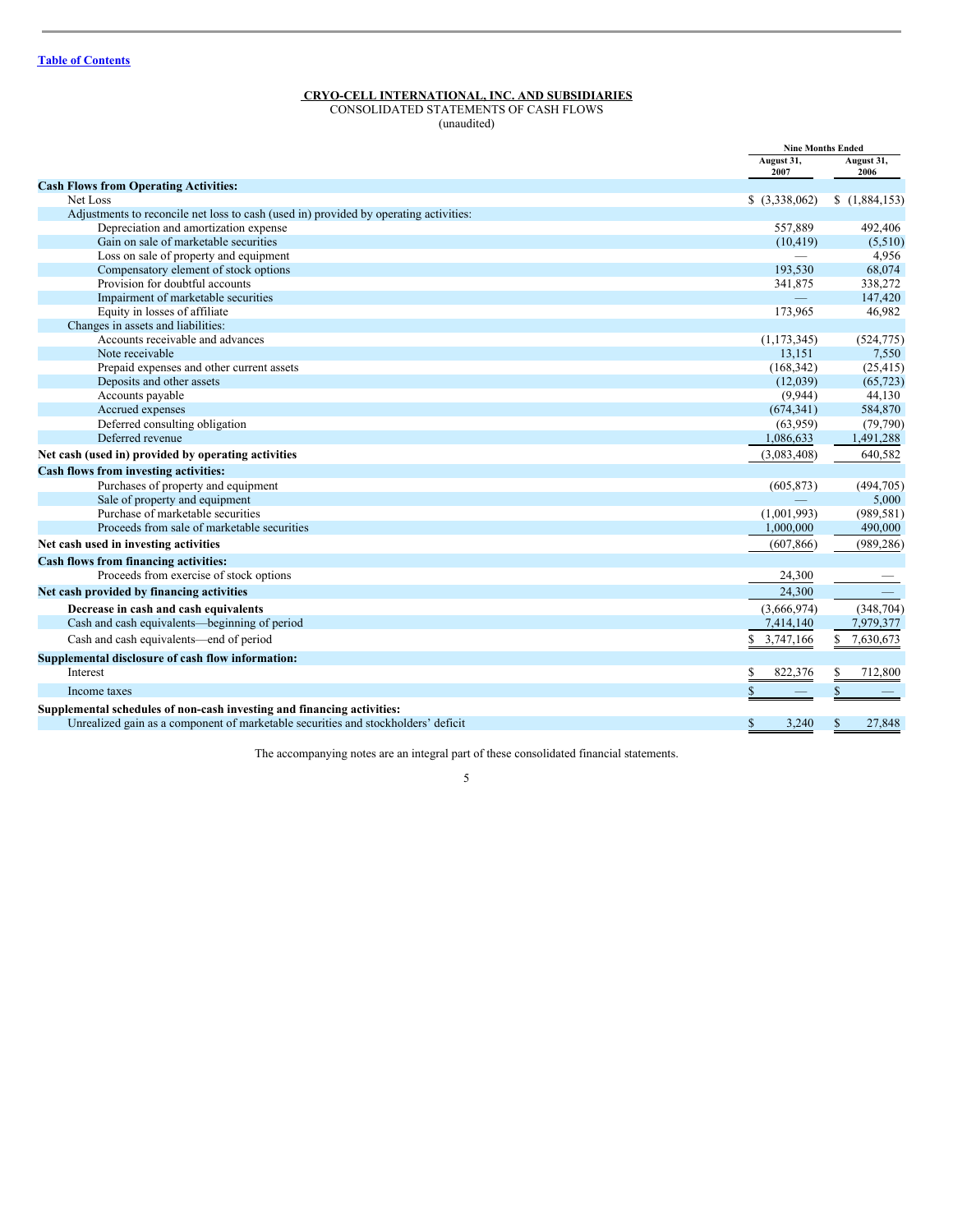# <span id="page-5-0"></span>**CRYO-CELL INTERNATIONAL, INC. AND SUBSIDIARIES NOTES TO CONSOLIDATED FINANCIAL STATEMENTS August 31, 2007 (Unaudited)**

### **Note 1 – Basis of Presentation**

The unaudited consolidated financial statements including the Consolidated Balance Sheets as of August 31, 2007 and November 30, 2006, the related Consolidated Statements of Operations and Comprehensive Loss and Cash Flows for the three and nine months ended August 31, 2007 and 2006 have been prepared by Cryo-Cell International, Inc. and its subsidiaries ("the Company" or "Cryo-Cell"). In the opinion of management, all adjustments (which include only normal recurring adjustments) necessary to present fairly the financial position, results of operations, and changes in cash flows for all periods presented have been made.

The unaudited consolidated financial statements herein have been prepared pursuant to the rules and regulations of the Securities and Exchange Commission for interim financial reporting. Certain financial information and note disclosures which are normally included in annual financial statements prepared in accordance with accounting principles generally accepted in the United States of America have been condensed or omitted pursuant to those rules and regulations. It is suggested that these consolidated financial statements be read in conjunction with the financial statements and notes thereto included in the Company's November 30, 2006 Annual Report on Form 10-KSB.

#### **Revenue Recognition**

The Company records revenue from processing and storage of specimens. The Company recognizes revenue in accordance with SEC Staff Accounting Bulletin No. 101, *Revenue Recognition in Financial Statements* (SAB 101) as amended by Staff Accounting Bulletin No. 104 *Revenue Recognition*, and Emerging Issues Task Force (EITF) Issue No. 00-21*, Accounting for Revenue Arrangements with Multiple Deliverables*for all revenue transactions. The Company recognizes revenue from processing fees upon completion of processing and cellular storage fees ratably over the contractual storage period.

#### **Income Taxes**

Under the asset and liability method of FASB Statement No. 109 "Accounting for Income Taxes" (SFAS 109), deferred tax assets and liabilities are recognized for the estimated future tax consequences attributable to differences between financial statement carrying amounts of existing assets and liabilities and their respective tax bases. Deferred tax assets and liabilities are measured using enacted tax rates expected to be recovered or settled. A valuation allowance covering the deferred tax assets of the Company as of August 31, 2007 and November 30, 2006, has been provided as the Company does not believe it is "more likely than not" that the future income tax benefits will be realized. The Company did not record an income tax benefit during the three and nine months ended August 31, 2007 and 2006, as the benefit was offset by an increase in the valuation allowance.

### **Stock Compensation**

As of August 31, 2007, the Company has two stock-based employee compensation plans, which are described in Note 5. Prior to December 1, 2006, the Company accounted for those plans under the recognition and measurement provisions of APB Opinion No. 25, *Accounting for Stock Issued to Employees*, and related Interpretations, as permitted by FASB Statement No. 123, *Accounting for Stock-Based Compensation*. No stock-based employee compensation cost was recognized in the Statement of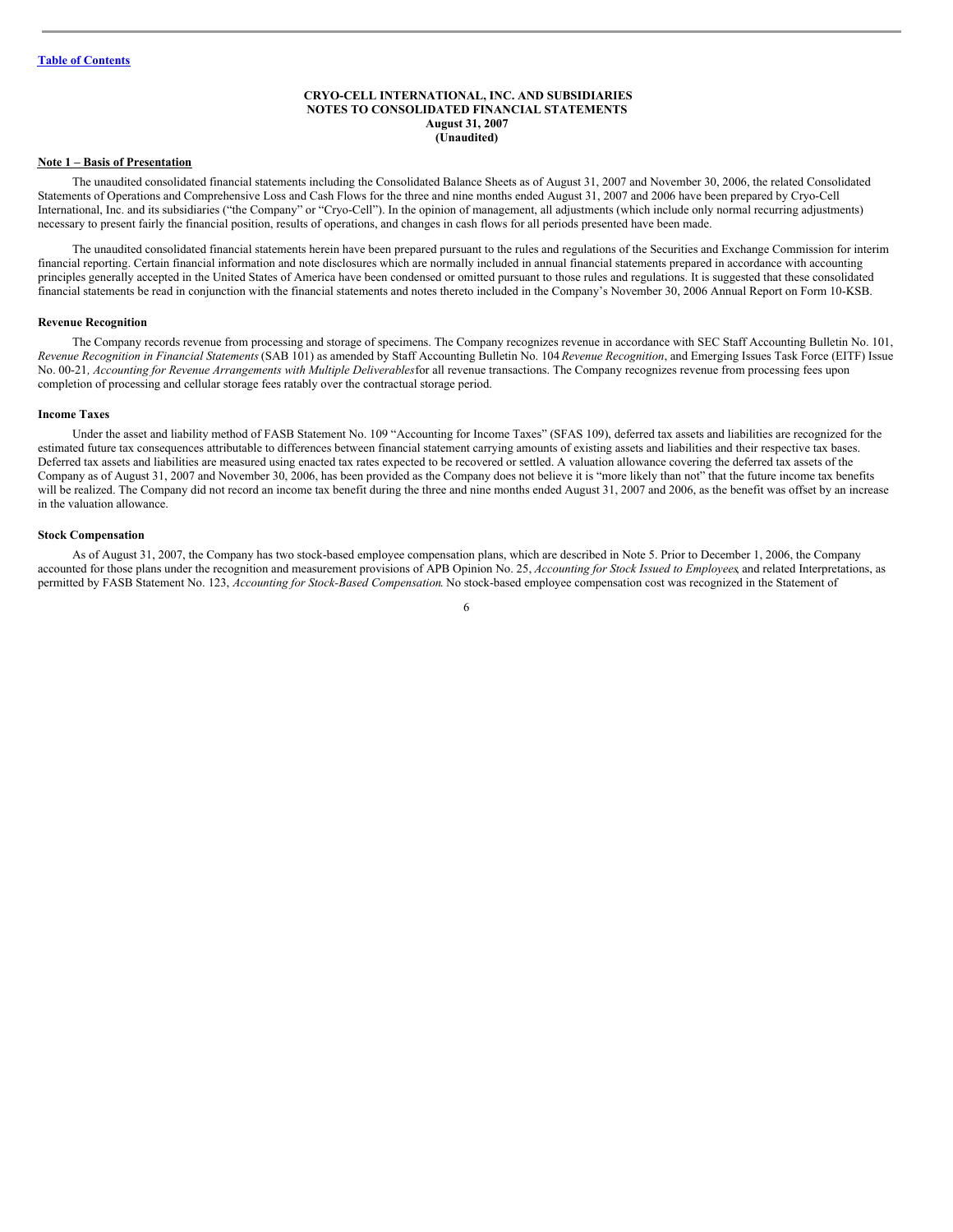Operations for the three and nine months ended August 31, 2006 as all options granted had an exercise price equal to the market value of the underlying common stock on the date of grant. Effective December 1, 2006, the Company adopted the fair value recognition provisions of FASB Statement 123R, *Share-Based Payment* (SFAS 123R), using the modified prospective transition method. Under that transition method, compensation costs for the portion of awards for which the requisite service had not yet been rendered, and that were outstanding as of the adoption date, will be recognized as the service is rendered based on the grant date fair value of those awards calculated under SFAS 123R. Prior period results are not restated.

Had SFAS 123R been implemented in 2006, the Company's net loss and loss per share would have been adjusted to the amounts indicated:

|                                                                                           | For the three months ended<br><b>August 31, 2006</b> | For the nine months ended<br><b>August 31, 2006</b> |
|-------------------------------------------------------------------------------------------|------------------------------------------------------|-----------------------------------------------------|
| Net loss, as reported                                                                     | (1,079,550)                                          | (1,884,153)                                         |
| Add: Consultant option expense included in reported net loss                              | 10.235                                               | 68,074                                              |
| Deduct: Total stock-based employee compensation expense determined under fair value based |                                                      |                                                     |
| method for all awards                                                                     | (116,891)                                            | (235, 819)                                          |
| Pro forma net loss                                                                        | (1,186,206)                                          | (2,051,898)                                         |
| Loss per share:                                                                           |                                                      |                                                     |
| Basic and Diluted – as reported                                                           | (0.10)                                               | (0.18)                                              |
| Basic and Diluted – pro forma                                                             | (0.10)                                               | (0.18)                                              |

Prior to the adoption of SFAS 123R, the Company presented all tax benefits of deductions resulting from the exercise of stock options as operating cash flows in the Statement of Cash Flows. SFAS 123R requires the cash flows resulting from the tax benefits resulting from tax deductions in excess of the compensation cost recognized for those options (excess tax benefits) to be classified as financing cash flows. For the three and nine months ended August 31, 2007 and 2006, there were no tax benefits resulting from stock option exercises.

# **Product Guarantee and Cryo-Cell CaresTM Program**

In December 2005, the Company began providing its customers enrolled under the new pricing structure with a payment guarantee under which the Company agrees to pay \$50,000 to its client if the U-Cord® product retrieved is used for a stem cell transplant for the donor or an immediate family member and fails to engraft, subject to various restrictions. Additionally, under the Cryo-Cell Cares<sup>™</sup> program, the Company will pay \$10,000 to the client to offset personal expenses if the U-Cord® product is used for bone marrow reconstitution in a myeloblative transplant procedure. The Company has not experienced any claims under the guarantee program nor has it incurred costs related to these guarantees. The Company does not maintain insurance for this guarantee program and therefore maintains reserves to cover our estimated potential liabilities. The Company accounts for the guarantee as an obligation and recognizes the obligation in accordance with SFAS No. 5, Accounting for Contingencies. The Company's reserve balance is based on the \$50,000 maximum payment and the \$10,000 maximum expense reimbursement multiplied by formulas to determine the projected number of units requiring a payout. The Company determines the expected usage and engraftment failure rate by analyzing data from the existing bank of U-Cord® specimens, cord blood stored in published private and public banks and the related historical usage and failure rates in the Company's bank and other private cord blood banks. The Company determined the estimated expected usage and engraftment failure rates based on an analysis of the historical usage and failure rates and the historical usage and failure rates in other private and public cord blood banks based on published data. The Company's estimates of expected usage and engraftment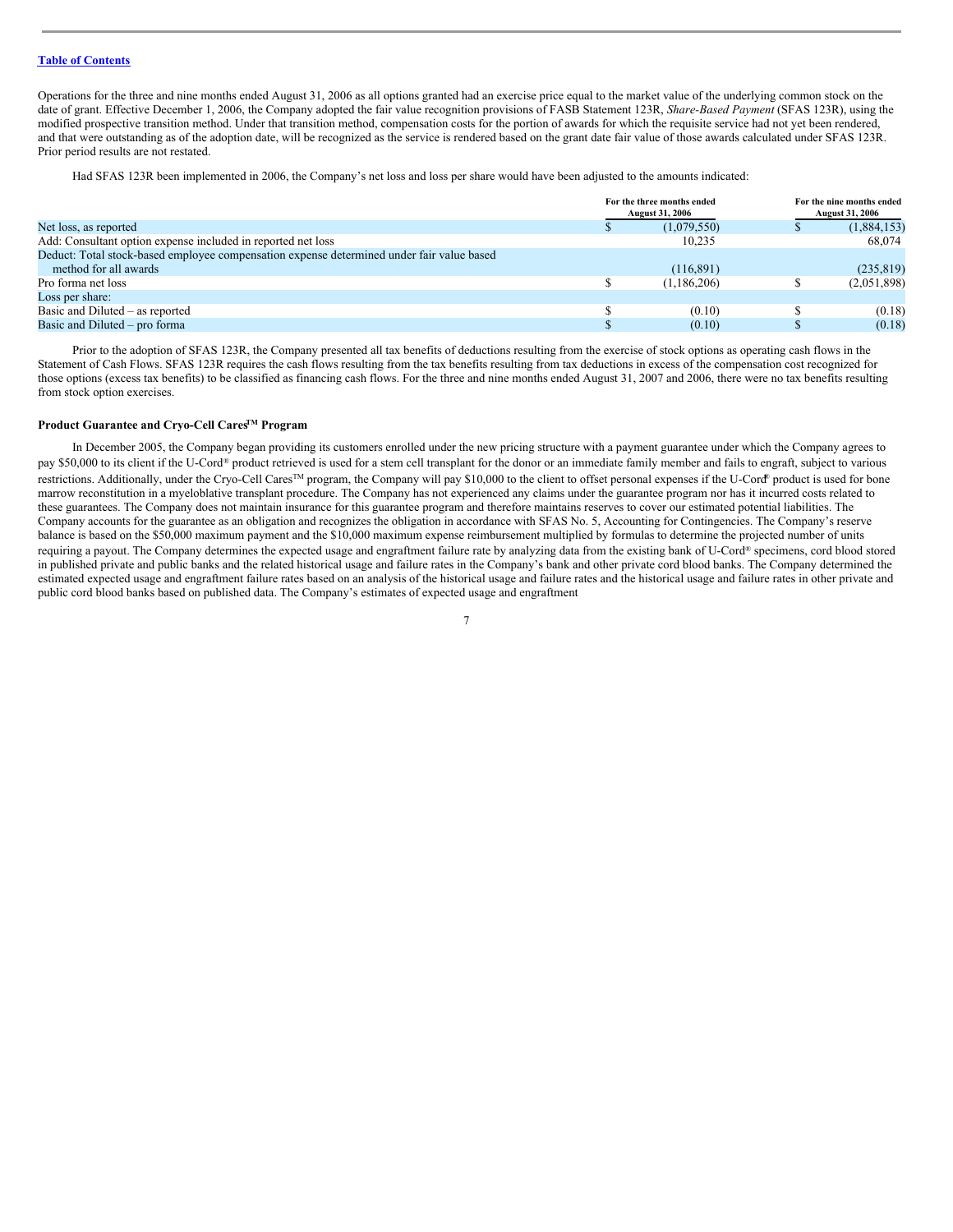failure could change as a result of changes in actual usage rates or failure rates and such changes would require an adjustment to the established reserves. The historical usage and failure rates have been very low and a small increase in the number of transplants or engraftment failures could cause a significant increase in the estimated rates used in determining our reserve. In addition, the reserve will increase as additional U-Cord® specimens are stored which are subject to the guarantee. As of August 31, 2007 and November 30, 2006 the Company recorded reserves under these programs in the amounts of \$63,843 and \$35,238, respectively, which are included in accrued expenses in the accompanying consolidated balance sheets.

#### **Recently Issued Accounting Pronouncements**

In February 2007, the Financial Accounting Standards Board ("FASB") issued Statement of Financial Accounting Standards No. 159,*The Fair Value Option for Financial Assets and Liabilities* (SFAS No. 159). SFAS 159 permits companies to make an election to carry certain eligible financial assets and liabilities at fair value, even if fair value measurement has not historically been required for such assets and liabilities under U.S. GAAP. The provisions of SFAS No. 159 are effective for the Company's fiscal year beginning December 1, 2007. The Company is currently assessing the impact SFAS No. 159 may have on its consolidated financial statements.

The FASB has issued Statement of Financial Accounting Standards (SFAS) No. 157 (SFAS No. 157),*Fair Value Measurements*, to eliminate the diversity in practice that exists due to the different definitions of fair value and the limited guidance for applying those definitions in GAAP that are dispersed among the many accounting pronouncements that require fair value measurements. SFAS No. 157 retains the exchange price notion in earlier definitions of fair value, but clarifies that the exchange price is the price in an orderly transaction between market participants to sell an asset or liability in the principal or most advantageous market for the asset or liability. Also, SFAS No. 157 expands disclosures about the use of fair value to measure assets and liabilities in interim and annual periods subsequent to initial recognition. Entities are encouraged to combine the fair value information disclosed under SFAS No. 157 with the fair value information disclosed under other accounting pronouncements, including SFAS No. 107, *Disclosures about Fair Value of Financial Instruments*, where practicable.

SFAS No. 157 is effective for financial statements issued for fiscal years beginning after November 15, 2007, and interim periods within those fiscal years, although early adoption is encouraged. Additionally, prospective application of the provisions of SFAS No. 157 is required as of the beginning of the fiscal year in which it is initially applied, except when certain circumstances require retrospective application. The Company anticipates adopting the provisions of SFAS No. 157 on December 1, 2007 and is currently assessing the impact on its consolidated financial statements.

In June 2006, the FASB issued Interpretation No. 48,*Accounting for Uncertainty in Income Taxes*, an interpretation of SFAS 109, Accounting for Income Taxes (FIN 48), to create a single model to address accounting for uncertainty in tax positions. FIN 48 clarifies the accounting for income taxes by prescribing the minimum recognition threshold a tax position is required to meet before being recognized in the financial statements. FIN 48 also provides guidance on derecognition, measurement, classification, interest and penalties, accounting in interim periods, disclosure and transition. FIN 48 is effective for fiscal years beginning after December 15, 2006. The Company will adopt FIN 48 as of December 1, 2007, as required. The Company is currently evaluating the effect, if any, that the adoption of FIN 48 will have on the Company's financial position and results of operations.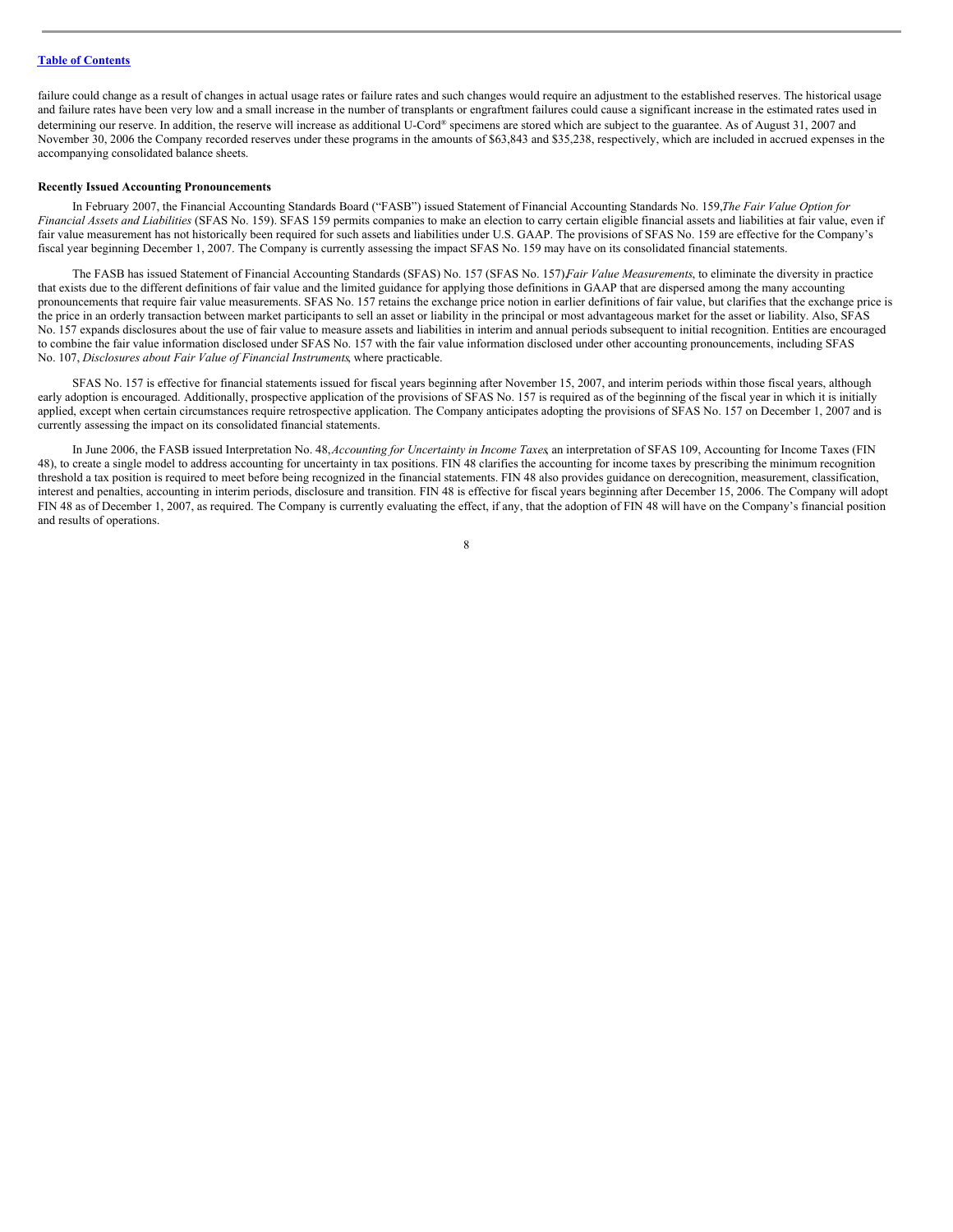# **Note 2 – Earnings per Common Share**

Earnings per common share data is based on net loss and not comprehensive loss. The following table sets forth the calculation of basic and diluted earnings per share:

|                                                                | <b>Three Months Ended</b> |                        | <b>Nine Months Ended</b> |                        |
|----------------------------------------------------------------|---------------------------|------------------------|--------------------------|------------------------|
|                                                                | <b>August 31, 2007</b>    | <b>August 31, 2006</b> | <b>August 31, 2007</b>   | <b>August 31, 2006</b> |
| Numerator:                                                     |                           |                        |                          |                        |
| Net Loss                                                       | (1,147,911)               | (1,079,550)            | $$$ $(3,338,062)$        | (1,884,153)            |
| Denominator:                                                   |                           |                        |                          |                        |
| Weighted-average shares outstanding-basic                      | 11,669,629                | 11,624,629             | 11,652,877               | 11,624,629             |
| Dilutive common shares issuable upon exercise of stock options |                           |                        |                          |                        |
| Weighted-average shares-diluted                                | 11,669,629                | 11,624,629             | 11,652,877               | 11,624,629             |
| Loss per share:                                                |                           |                        |                          |                        |
| Basic                                                          | .10 <sup>5</sup>          | (0.09)                 | $.29^{\circ}$            | (.16)                  |
| Diluted                                                        | (.10)                     | (.09)                  | .29)                     | (.16)                  |

For the three and nine months ended August 31, 2007 and 2006, basic and diluted loss per share was computed by dividing net loss by the weighted average number of common shares outstanding during the period. The Company excluded the effect of all outstanding options from the computation of earnings per share for the three months and nine months ended August 31, 2007 and 2006, as the effect of potentially dilutive shares from the outstanding stock options would be antidilutive.

#### **Note 3 – Legal Proceedings**

The Company is involved in the following legal proceedings:

On February 22, 2002, the Company was named as a defendant in a complaint filed by PharmaStem Therapeutics, Inc. in the United States District Court of Delaware (Wilmington), Case No. 02-148-GMS, alleging patent infringement of U.S Patents Nos. 5,004,681 ('681 patent') which relates to the collection, processing, and storage of stem cells derived from umbilical cord blood and 5,192,553 ('553 patent') which relates to the therapeutic use of stem cells derived from umbilical cord blood. PharmaStem, a Delaware corporation, originally named as defendants eight companies (three of which are now out of business) involved in cord blood banking. The suit sought an injunction against the companies, an unspecified amount of damages or royalties, treble damages and attorney's fees. The trial was held in October 2003, and pursuant to a jury verdict entered on October 30, 2003, a judgment was entered against the Company in the amount of \$957,722 for damages relating to royalties resulting from revenues generated from specimens processed and stored from April 11, 2000 through August 31, 2003.

The defendants, including the Company, filed motions for post-trial relief, and execution of the judgment was stayed pending disposition of those motions. In December 2003, the Company transferred \$957,722 into an escrow account to secure the judgment. The plaintiff also filed motions seeking an award of approximately \$2,800,000 for enhanced damages, counsel fees and interest, and a permanent injunction against future infringement.

On September 15, 2004, the court ruled on the post trial motions. The court vacated its judgment, overturning the jury's verdict for patent infringement and damages previously entered against the

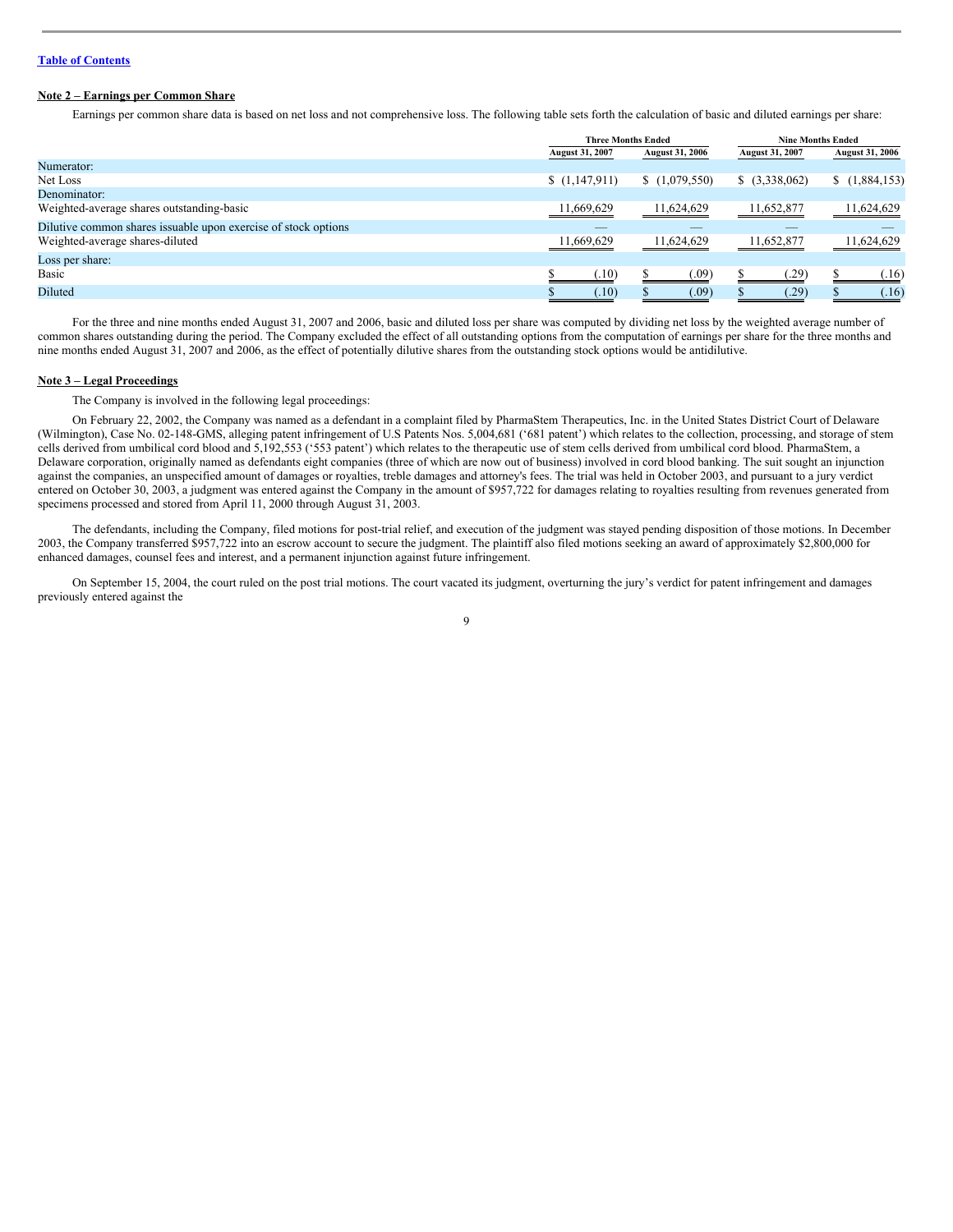Company, and denied PharmaStem's request for an injunction and enhanced damages against the defendants. The court entered a new judgment in favor of the Company and the other defendant blood banks with regard to PharmaStem's '553 patent, holding that the cord blood banks are not, and cannot be, liable for contributory infringement of the patent because they do not sell, or offer for sale, umbilical cord blood. Rather, the private blood banks provide a service of processing and preserving of cord blood for families. With regard to PharmaStem's '681 patent, the court granted Cryo-Cell and its co-defendants a new trial on the issues of infringement, finding that the jury's earlier verdict of infringement was "against the great weight of the evidence."

On October 4, 2004, PharmaStem filed (in the Delaware action) a motion for preliminary injunction against the Company (and its co-defendants) regarding the '681 patent. PharmaStem sought an injunction limiting the ability of the Company to refer to the use of umbilical cord blood in the treatment of adults in the marketing of the Company's services, to advise its customers that cord blood stored hereafter is for pediatric use only, and to enjoin the Company from storing cord blood units that have sufficient stem cells to effect the hematopoietic reconstitution of an adult. The Company and other defendants filed a motion asking the court to reconsider the denial of the judgment as a matter of law on the '681 patent. On December 14, 2004, the court ruled in favor of the Company and other defendants. The effect of this order is that final judgment has now been entered in favor of Cryo-Cell and the other defendants on PharmaStem's charges of infringement of both patents that were asserted in that case, marking a final disposition of the case in Cryo-Cell's favor, and denying PharmaStem's motion for preliminary injunction.

On July 28, 2004, the Company was named as a defendant in a complaint filed by PharmaStem Therapeutics, Inc. in the United States District Court for the Middle District of Florida, Tampa Division, Case No. 8:04-cv-1740-T-30TGW alleging infringement of U.S. Patents Nos. 6,461,645 and 6,569,427. These patents are closely related to the '681 and '553 patents that were the subject of PharmaStem's Delaware litigation. PharmaStem also named as a defendant Dr. Bruce Zafran, a member of the Company's scientific and medical advisory board. The suit seeks an injunction, an unspecified amount of damages or royalties, treble damages and attorney's fees. The Company has filed an answer and counterclaims against PharmaStem and its Chief Executive Officer, Nicholas Didier. PharmaStem and Didier have filed motions to dismiss those counterclaims. The Judicial Panel on Multidistrict Litigation transferred this action to the District of Delaware for coordinated pretrial proceedings with other cases brought by PharmaStem alleging infringement of these same two patents by other defendants, In re: PharmaStem Therapeutics, Inc. Patent Litigation, MDL No. 1660. The Delaware court stayed all proceedings in these cases, including discovery, pending the outcome of the Federal Circuit appeal and reexamination proceedings in the U.S. Patent and Trademark Office. During the first half of 2007, the Patent Office issued reexamination certificates confirming the claims of the PharmaStem patents.

PharmaStem filed an appeal to the, the United States Court of Appeals for the Federal Circuit from the final judgment entered by the District Court in the original litigation, and the defendants, including Cryo-Cell, filed a cross-appeal. On July 9, 2007, the Court entered its decision, upholding the lower court's determination to grant judgment as a matter of law in favor of the defendants, including Cryo-Cell, on the ground that the plaintiff failed to prove infringement of either the '681 or '553 patents, and reversing the lower court's ruling with respect to validity of the patents. The Court of Appeals held both patents invalid on the ground of obviousness. Two judges supported this result, with one judge dissenting.

PharmaStem filed a petition for rehearing, which was denied by the Court on September 4, 2007. PharmaStem has the right to request that the case be heard by the United States Supreme Court. Any such petition must be submitted by December 3, 2007.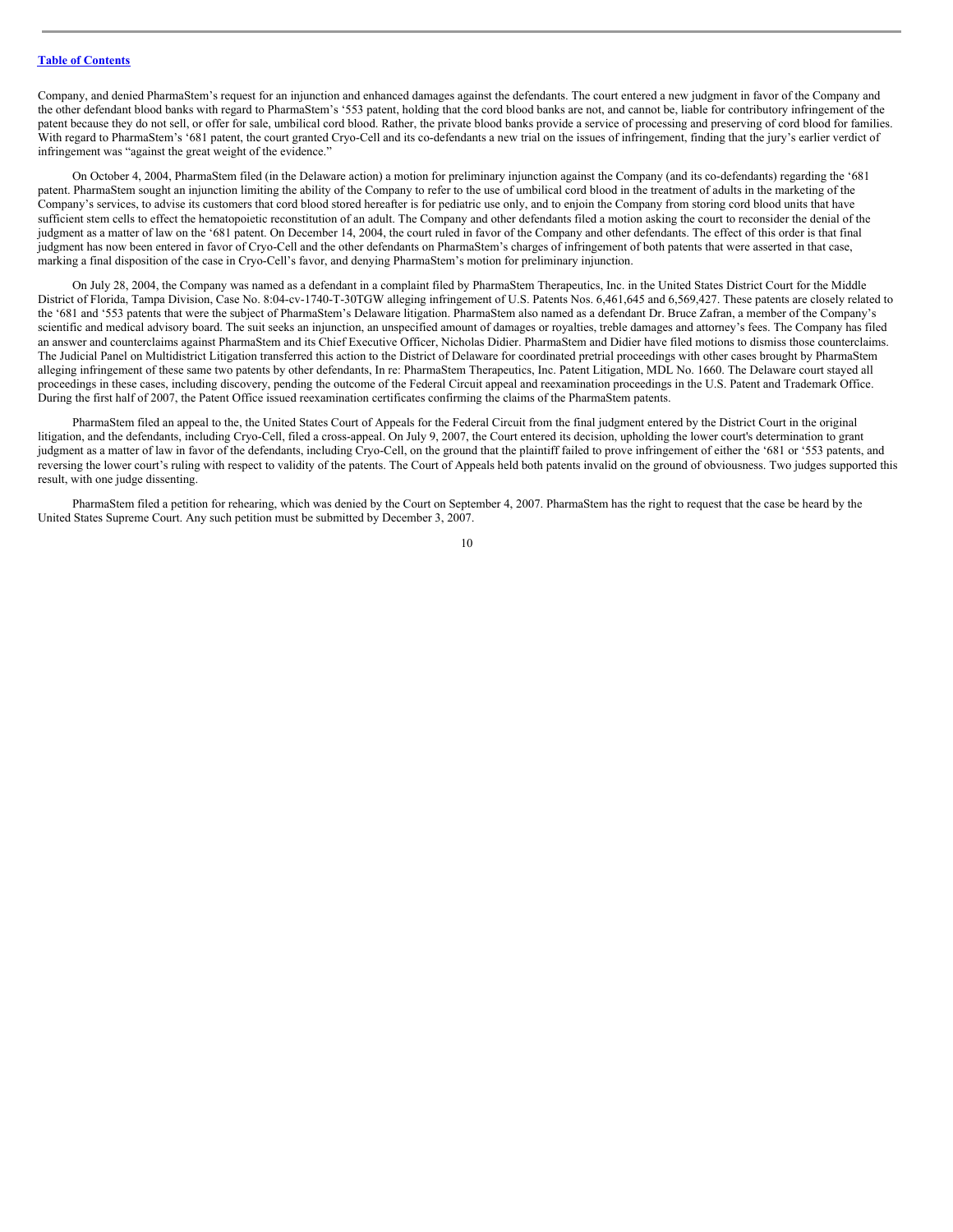This decision, if not considered further by the Supreme Court, will likely have a substantial impact on the second round of litigation involving related PharmaStem patents, which litigation, as noted above, has been stayed in the District Court for the District of Delaware pending a decision on the appeal.

In August 2007, Mr. David Portnoy brought an action against the Company and its directors in Delaware Chancery Court in New Castle County. The plaintiff alleges breaches of fiduciary duties in connection with the Company's 2007 Annual Meeting and requests declaratory and injunctive relief relating to the election of directors at that meeting. Among the other forms of relief Portnoy is seeking a declaration that the dissident slate is entitled to be installed as members of the Company's board of directors. A trial is currently scheduled for November 2007.

# **Note 4 – Investments in Subsidiaries and Affiliates**

# **Saneron CCEL Therapeutics, Inc. ("Saneron")**

As of August 31, 2007 and November 30, 2006, the Company had an ownership interest of approximately 37% in Saneron, which is accounted for under the equity method of accounting. The Company's ownership percentage in Saneron has decreased due to Saneron issuing common shares to entities and individuals. During 2006, the Company had an independent valuation performed on the Company's interest in Saneron. Management believes that this valuation accurately reflects the fair value of the Company's interest in Saneron as of November 30, 2006. During fiscal 2006, the Company ceased recording equity in losses in Saneron once the investment balance was written down to the total amount of goodwill, as goodwill should not be amortized. As of August 31, 2007 and November 30, 2006, the net Saneron investment, which includes goodwill, is reflected on the consolidated balance sheets at \$684,000.

For the three and nine months ended August 31, 2007, the Company recorded equity in losses of Saneron only related to compensation expense for stock option awards that were granted by Saneron to certain consultants and employees of \$125,684 and \$173,964, respectively. For the three and nine months ended August 31, 2006, the Company recorded equity in losses of Saneron operations of \$6,726 and \$46,982, respectively. Included in equity in losses of affiliate is approximately \$24,900 and \$52,300 for the three and nine months ended August 31, 2006 related to compensation expense for stock option awards that were granted by Saneron. The Company will continue to record equity in losses of affiliates related to stock compensation expense as this offsets additional paid-in capital and not the investment balance.

As of August 31, 2007 and November 30, 2006, the Company has classified the initial value of Company stock held by Saneron of approximately \$839,000 within stockholders' deficit as treasury stock.

# **Note 5 – Stock Options**

In 2000, the Company adopted a Stock Incentive Plan ("the Plan"). The Plan reserved 2,250,000 shares of the Company's common stock for issuance pursuant to stock options or restricted stock. During 2004, the Plan was amended to allow issuance of options to certain consultants of the Company. Options issued under the Plan have a term ranging from five to seven years from the date of grant and have a vesting period ranging from immediately upon issuance to three years from the date of grant. The options are exercisable for a period of 90 days after termination.

In June 2006, the Company adopted the 2006 Stock Incentive Plan (the "2006 Plan"). The 2006 Plan reserved 1,000,000 shares of the Company's common stock for issuance pursuant to stock options,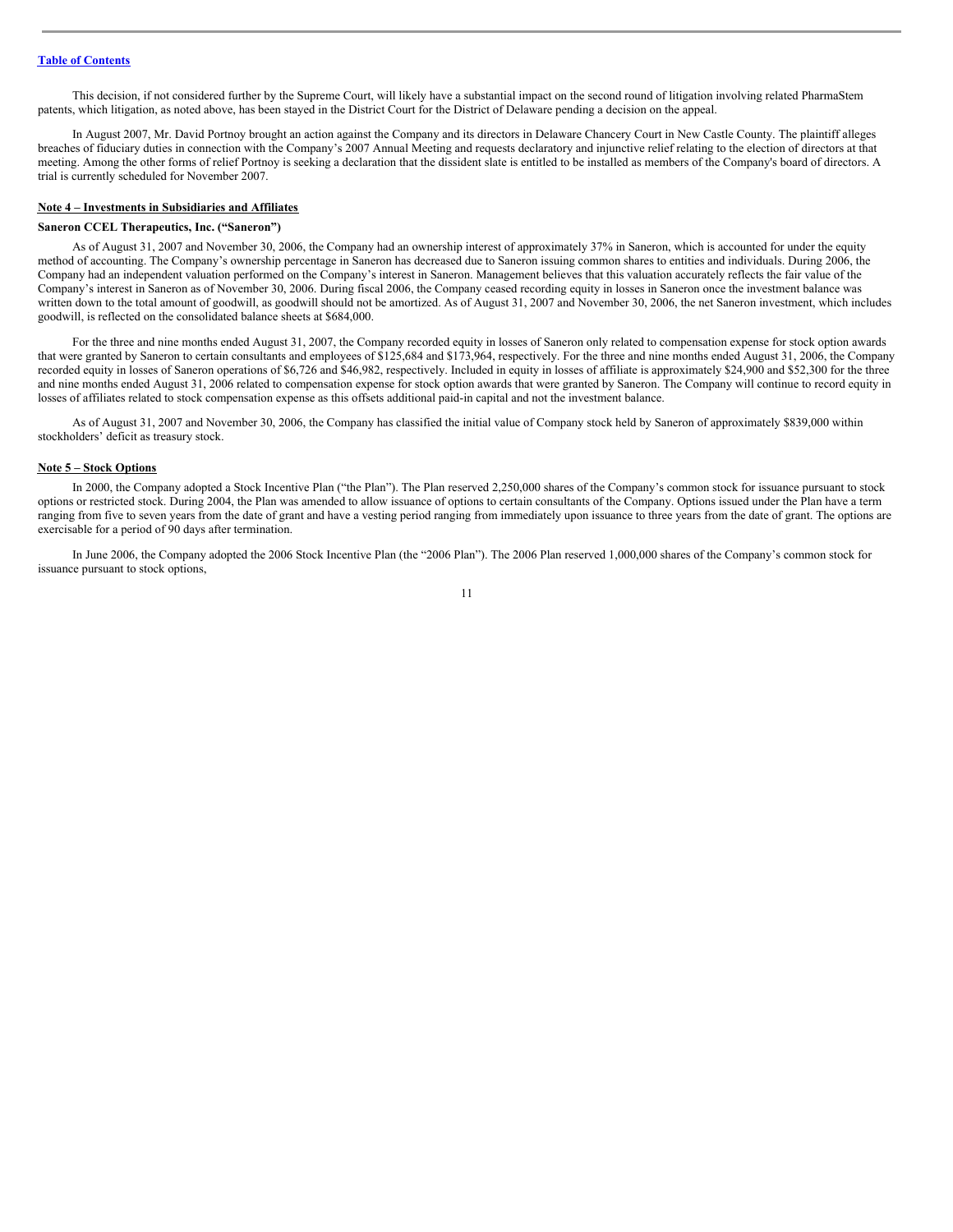restricted stock, stock-appreciation rights (commonly referred to as "SARs"), stock awards, or performance awards (i.e. performance shares and performance units). No options have been issued from this plan to date.

The fair value of each option award is estimated on the date of the grant using the Black-Scholes valuation model that uses the assumptions noted in the following table. Expected volatility is based on the historical volatility of the Company's stock. The Company uses historical data to estimate option exercise and employee termination within the valuation model. The risk-free rate for periods within the contractual life of the option is based on the U.S. Treasury yield curve in effect at the time of grant. The expected term of options granted is derived from the output of the option valuation model and represents the period of time that options granted are expected to be outstanding.

Variables used to determine the fair value of the options granted for the nine months ended August 31, 2007 are as follows:

| Weighted average values: |         |
|--------------------------|---------|
| Expected dividends       | $0\%$   |
| Expected volatility      | 207%    |
| Risk free interest rate  | 4.68%   |
| Expected life            | 5 years |

Stock option activity for the nine months ended August 31, 2007, was as follows:

|            | <b>Weighted Average</b><br><b>Exercise</b> |      | Aggregate<br>Intrinsic<br>Value |  |
|------------|--------------------------------------------|------|---------------------------------|--|
| 1,919,893  |                                            | 2.32 |                                 |  |
| 170,000    |                                            | 1.96 |                                 |  |
| (45,000)   |                                            | 0.54 |                                 |  |
| (267, 549) |                                            | 3.51 |                                 |  |
|            |                                            | 2.15 | \$562,385                       |  |
| 1,489,101  |                                            | 2.06 | \$562,035                       |  |
|            | <b>Shares</b><br>1,777,344                 |      | Price                           |  |

The weighted average grant date fair value of options granted during the nine months ended August 31, 2007 was \$1.92. The total intrinsic value of options exercised during the nine months ended August 31, 2007 was \$72,450.

Significant option groups exercisable at August 31, 2007 and related price and contractual life information are as follows:

| <b>Range of Exercise Prices</b> | Outstanding | Weighted<br>Average<br>Exercise<br>Price | Weighted<br>Average<br>Remaining<br>Contractual<br>Life |
|---------------------------------|-------------|------------------------------------------|---------------------------------------------------------|
|                                 |             |                                          | 1.0                                                     |
| \$ 0.54 to \$ 0.99              | 604,000     | \$ 0.55                                  |                                                         |
| \$1.00 to \$2.00                | 21,996      | S.<br>1.61                               | 5.2                                                     |
| \$ 2.01 to \$ 3.00              | 239,669     | 2.26<br>\$                               | 3.2                                                     |
| \$ 3.01 to \$ 4.00              | 418,302     | 3.20<br>\$.                              | 3.9                                                     |
| $$4.01$ to $$5.00$              | 202,634     | 4.02<br><sup>\$</sup>                    | 2.4                                                     |
| \$5.01 to \$6.00                | 2,500       | 5.19<br>\$                               | 0.1                                                     |
|                                 | 1,489,101   |                                          |                                                         |

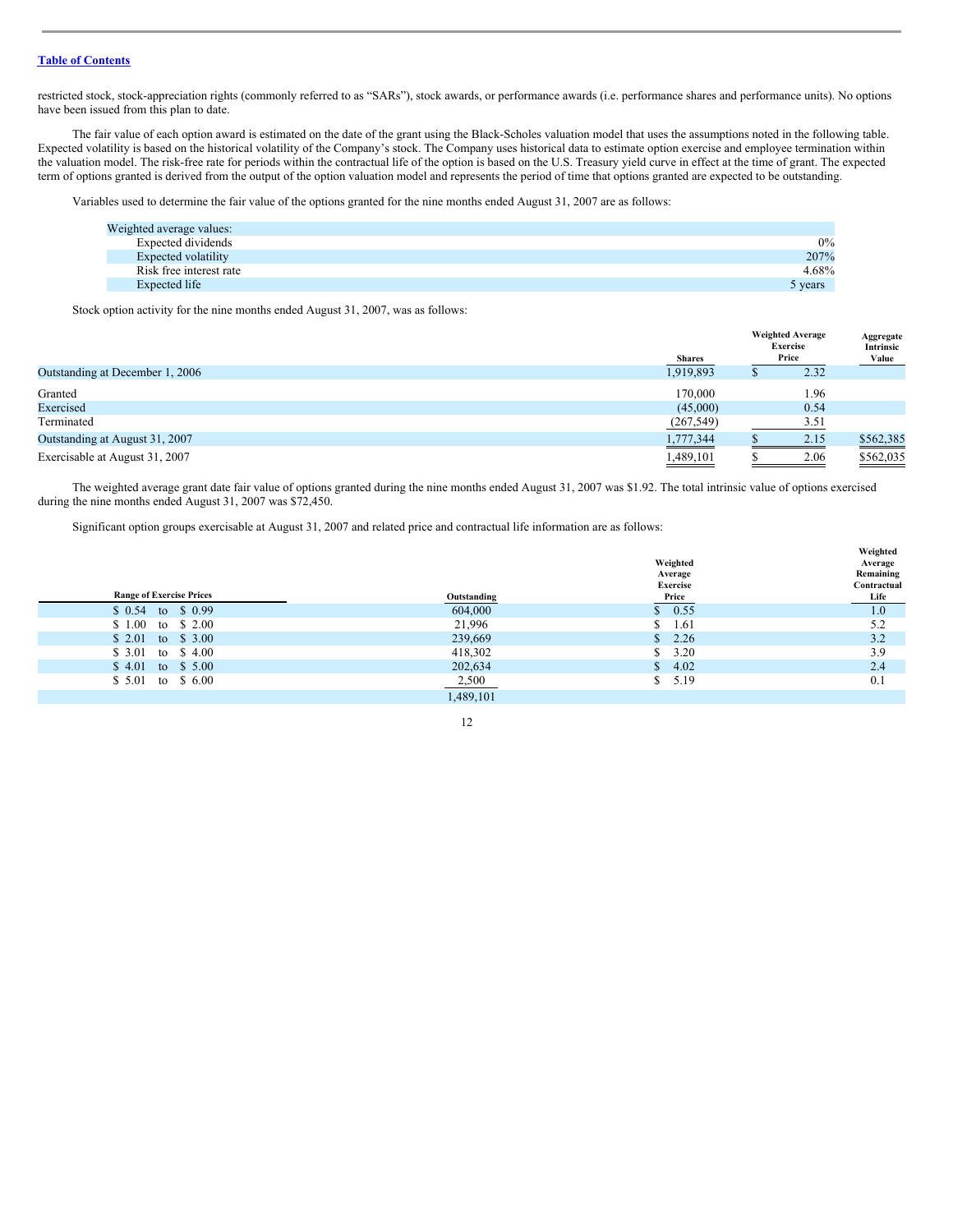A summary of the status of the Company's non-vested shares as of August 31, 2007, and changes during the nine months ended August 31, 2007, is presented below:

|           |               | <b>Weighted Average</b><br><b>Grant-Date</b><br><b>Fair Value</b> |
|-----------|---------------|-------------------------------------------------------------------|
| 335,216   |               | 3.18                                                              |
| 170,000   |               | 1.92                                                              |
| (119,215) |               | 2.92                                                              |
| (97, 758) |               | 2.97                                                              |
| 288,243   |               | 2.61                                                              |
|           | <b>Shares</b> |                                                                   |

As of August 31, 2007, there was approximately \$394,000 of total unrecognized compensation cost related to non-vested share-based compensation arrangements granted under the Plan. The cost is expected to be recognized over a weighted-average period of 1.7 years. The total fair value of shares vested during the nine months ended August 31, 2007 was approximately \$348,000.

# **Note 6 – Marketable Securities and Other Investments**

The Company has certain investments in marketable securities, which are categorized as marketable securities and other investments on the accompanying balance sheets and accounted for under FASB Statement No. 115, Accounting for Certain Investments in Debt and Equity Securities (SFAS 115). Marketable securities were \$1,055,991 and \$1,040,341 at August 31, 2007 and November 30, 2006, respectively. In accordance with SFAS 115, the Company recorded a gain of \$0 and \$10,419 for the three and nine months ended August 31, 2007, respectively, in conjunction with the sale of certain marketable securities, and recorded a gain of \$0 and \$5,510 for the three and nine months ended August 31, 2006, respectively. Included within marketable securities on the accompanying consolidated balance sheets as of August 31, 2007 and November 30, 2006 are bond investments of approximately \$1,002,000 and \$990,000, respectively, which are being held to maturity. The estimated fair market value of the bonds were approximately \$999,000 and \$994,000 as of August 31, 2007 and November 30, 2006, respectively.

#### **Other Investments**

The Company uses the guidance in SFAS 115 as described above, to account for the other investments. The fair value of other investments as of August 31, 2007 and November 30, 2006 was approximately \$54,000 and \$51,000, respectively, and the unrealized holding loss recorded as a component of stockholders deficit on other investments was approximately \$15,000 and \$18,000 as of August 31, 2007 and November 30, 2006, respectively. The cost basis of the other investments was written down to fair value and charged to impairment during the third quarter of fiscal 2006 as it was determined that the decline in fair market value was other-than-temporary. The impairment expense amounted to approximately \$147,000.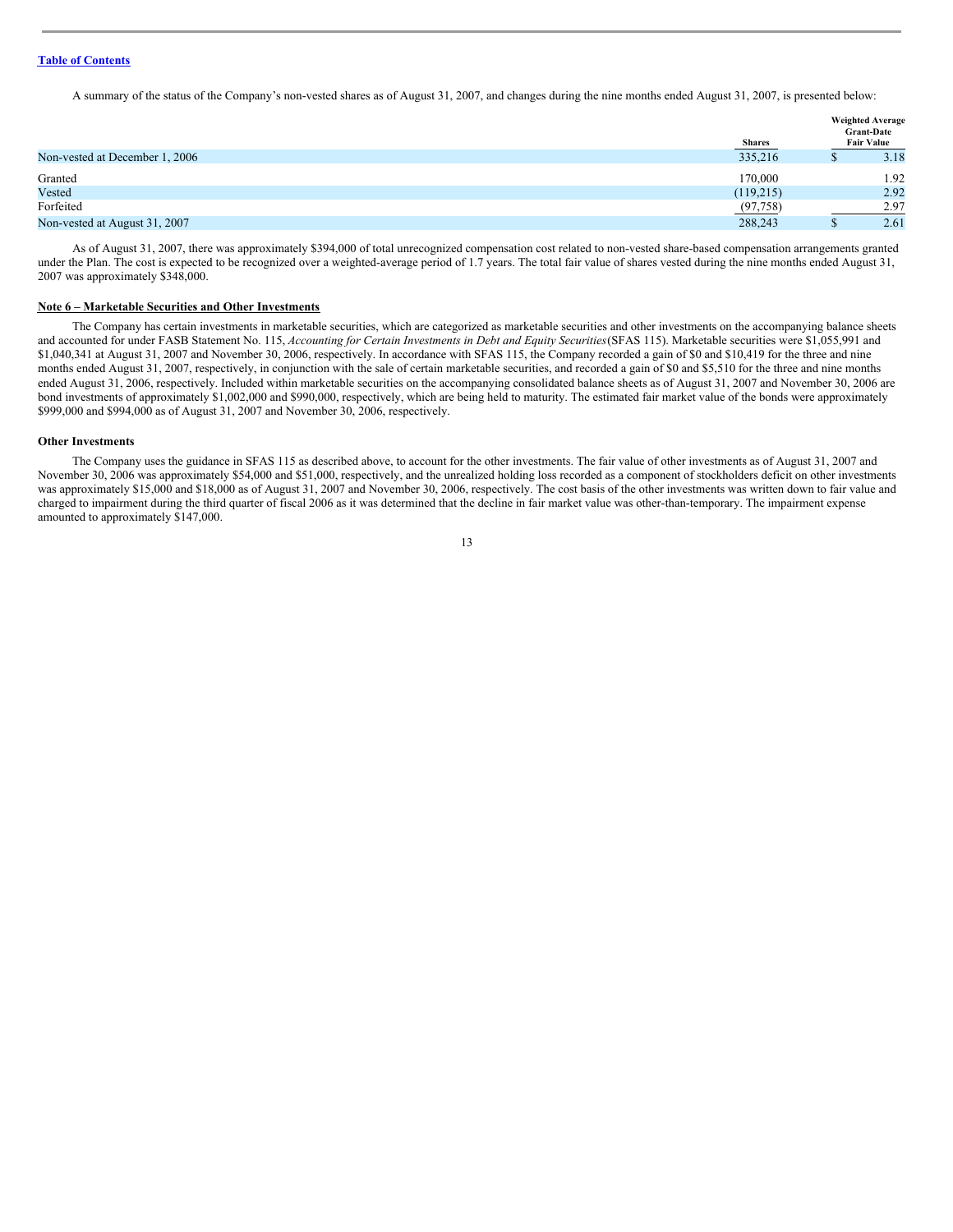# **Note 7 – Deferred Consulting Obligation**

During June 2002, the Company entered into a long-term consulting agreement with a former officer to provide future consulting services to the Company. The Company initially recognized the present value of this agreement as a liability. In August 2004, the Company stopped making payments under the consulting agreement. This agreement was terminated and following negotiations, a new agreement was negotiated by the parties and signed on April 15, 2005. The Company commenced payments under the terms of the new agreement during the second quarter of 2005. The terms of the settlement are confidential. The present value of the agreement has been reflected as a liability on the consolidated balance sheets as of August 31, 2007 and November 30, 2006.

### <span id="page-13-0"></span>**Item 2. Management's Discussion and Analysis of Financial Condition and Results of Operations.**

# **Overview**

The Company is engaged in cellular processing and cryogenic storage, with a current focus on the collection and preservation of umbilical cord (U-Cord ®) blood stem cells for family use. The Company's principal sources of revenues are service fees for cord blood processing and preservation for new customers and recurring annual storage fees. The Company currently charges fees of \$1,595 to new clients for the collection kit, processing and testing and return medical courier service, with discounts available in the case of multiple children from the same family and in other circumstances. The Company currently charges an annual storage fee of \$125 for new clients; storage fees for existing customers depend on the contracts with such customers. The Company also receives other income from licensing fees and royalties from global affiliates.

The Company reported a net loss for the nine months ended August 31, 2007 of approximately (\$3,338,000) or (\$.29) per basic common share, compared to net loss of approximately (\$1,884,000), or (\$.16) per basic common share for the nine months ended August 31, 2006. The increased net loss in the 2007 period compared to 2006 is in part the result of a 7% increase in cost of sales and a 14% increase in marketing, general and administrative expenses, partially offset by the 3% increase in revenue. Marketing, general and administration expenses in the 2007 period included approximately \$580,000 in professional fees associated with a proxy contest initiated by a dissident shareholder group. In addition, the net loss was increased by certain other expenses in the 2007 period, including approximately \$481,000 in research and development expenses relating to planned new products and services and approximately \$194,000 in stock option compensation resulting from adoption of FASB Statement No. 123(R). The impact of the higher costs and expenses was partially offset by an increase in revenue in the 2007 period.

At August 31, 2007, the Company had cash and cash equivalents of approximately \$3,747,000 and marketable securities and other investments of approximately \$1,056,000. The Company's cash decreased by approximately \$3,667,000 during the first nine months of fiscal 2007, as a result of the decline in cash flow from operations and the purchase of property and equipment. The decline in operating cash flow was partially the result of the implementation of in-house financing plans during the year and increased research and development expenses relating to the maternal placental stem cells (MPSC's). The in-house financing plan allows the Company's clients to pay the first year's fee over twelve or fifteen months. The Company discontinued offering the in-house financing plans during the second quarter of 2007. As of October 15, 2007, the Company maintains no indebtedness.

# **Results of Operations – Nine-month period ended August 31, 2007**

*Revenues.* Revenues for the nine months ended August 31, 2007 were \$13,173,166 as compared to

<sup>14</sup>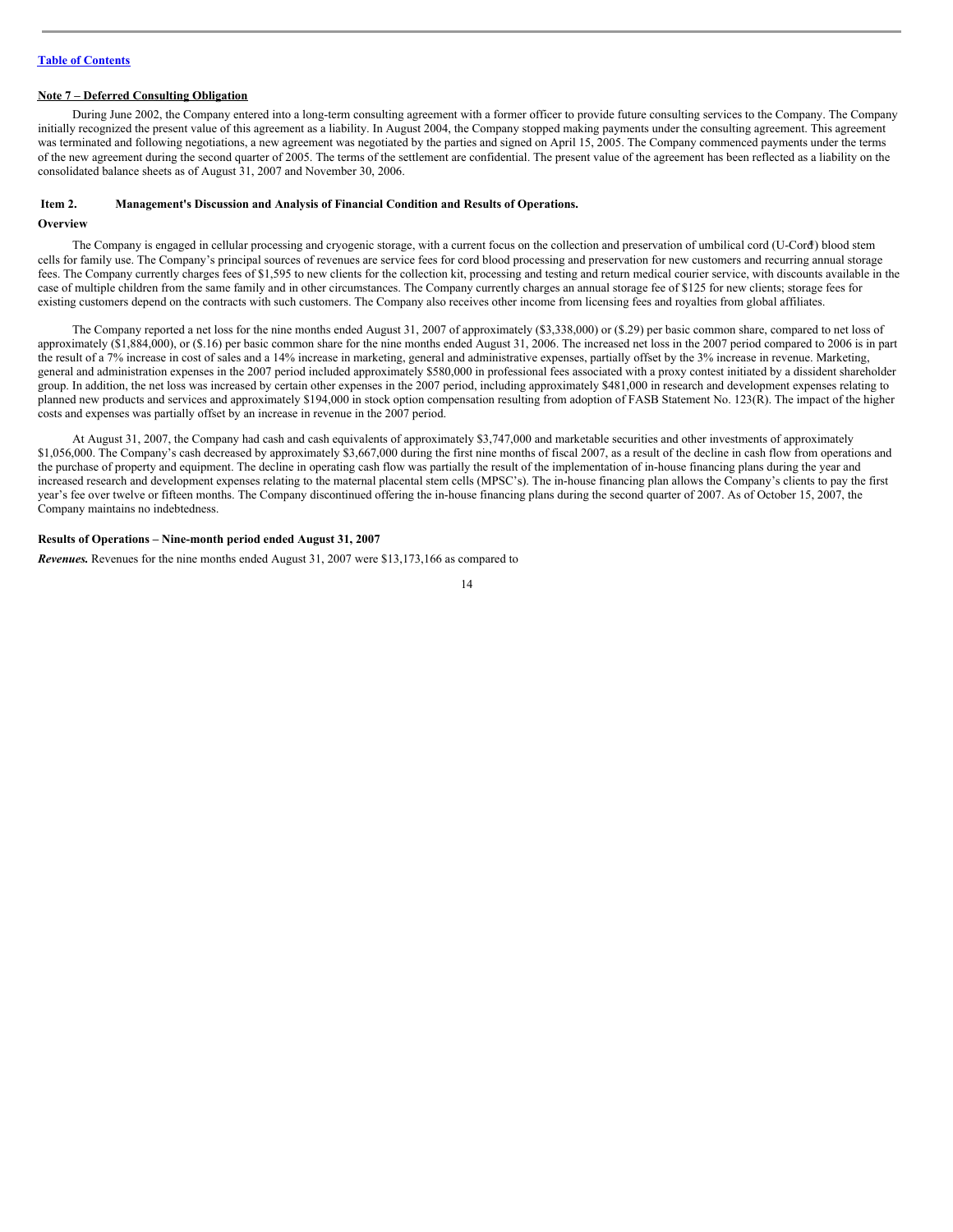\$12,760,760 for the same period in 2006, representing a 3% increase. The increase is primarily attributable to the effects of a successfully implemented price increase during 2006 for newly enrolling clients, as well as the overall increase in customer base over the prior year, which led to a 17% increase in storage revenues. This increase was partially offset by an 8% decrease in specimens processed.

*Cost of Sales.* Cost of sales for the nine months ended August 31, 2007 was \$4,787,618 as compared to \$4,494,898 for the same period in 2006, representing a 7% increase. Cost of sales was 36% of revenues for the nine months ended August 31, 2007 and 35% for the nine months ended August 31, 2006. Cost of sales includes wages and supplies associated with process enhancements to the existing production procedures and quality systems in the processing of cord blood specimens at the Company's facility in Oldsmar, Florida and the costs associated with storage of specimens at the Safti-Cell facility in Arizona. Cost of sales increased due to an increase in return medical courier service charges of approximately \$133,000 and an increase in cord blood collection reimbursements of approximately \$57,000. The increase in return medical courier service charges is a direct result of the price increase implemented during the first quarter of fiscal 2006. As part of the service enhancements associated with this price increase, the Company now incurs the cost of the return shipping of its cord blood collection kits.

*Marketing, General and Administrative Expenses.* Marketing, general and administrative expenses during the nine months ended August 31, 2007 were \$10,835,492 as compared to \$9,477,807 for the nine months ended August 31, 2006, representing a 14% increase. The increase was principally attributable to the implementation of the Company's previously announced strategic initiatives to increase market share and achieve unit growth by strengthening the resources allocated to sales and marketing. This resulted in an increase of approximately \$1,358,000 in expense, principally related to expenses for professional and consumer advertising and salaries and wages. Also contributing to the expense increase in the 2007 period were \$580,000 in professional fees associated with a proxy contest initiated by a dissident shareholder group. Also, during the first nine months of 2007, the Company adopted SFAS 123R, resulting in stock option compensation expense of approximately \$194,000 in the first nine months of 2007, versus approximately \$68,000 in the 2006 period. As a result of these increases, marketing, general and administrative expenses as a percentage of revenues increased to 82% for the nine months ended August 31, 2007 compared to 74% for the 2006 period.

*Research, Development and Related Engineering Expenses.*Research, development and related engineering expenses for the nine months ended August 31, 2007 were \$480,742 as compared to \$255,400 for the nine months ended August 31, 2006. The increase was due to expenses related to the Company's expenses for new product development, principally methods, processes and systems for the procurement, isolation, processing and cryopreservation of MPSC's and commercialization of other new stem cell technologies.

A portion of the Company's research and development expenses in the first nine months of 2007 also related to development expenses of proprietary technology developed by the Company for the collection, processing and cryogenic preservation of Plureon® fetal placental stem cells. In April 2007, the Company announced that it has decided to indefinitely postpone plans to launch the fetal placental stem cell service, primarily due to technological commercialization considerations. The Company's research and development relating to the procurement, processing and cryopreservation of stem cells from placental tissue has contributed to its independent creation of valuable proprietary technology that the Company will protect and commercialize.

*Interest Expense.* Interest expense for the nine months ended August 31, 2007 was \$847,402 as compared to \$755,568 for the same period in 2006. Interest expense is mainly comprised of payments made to the other parties to the Company's RSAs based on the Company's storage revenue. Prior to fiscal 2002, the Company entered into RSAs with individuals and entities for specific geographic areas. The Company's RSAs provide that in exchange for an up-front payment, the Company would share in perpetuity a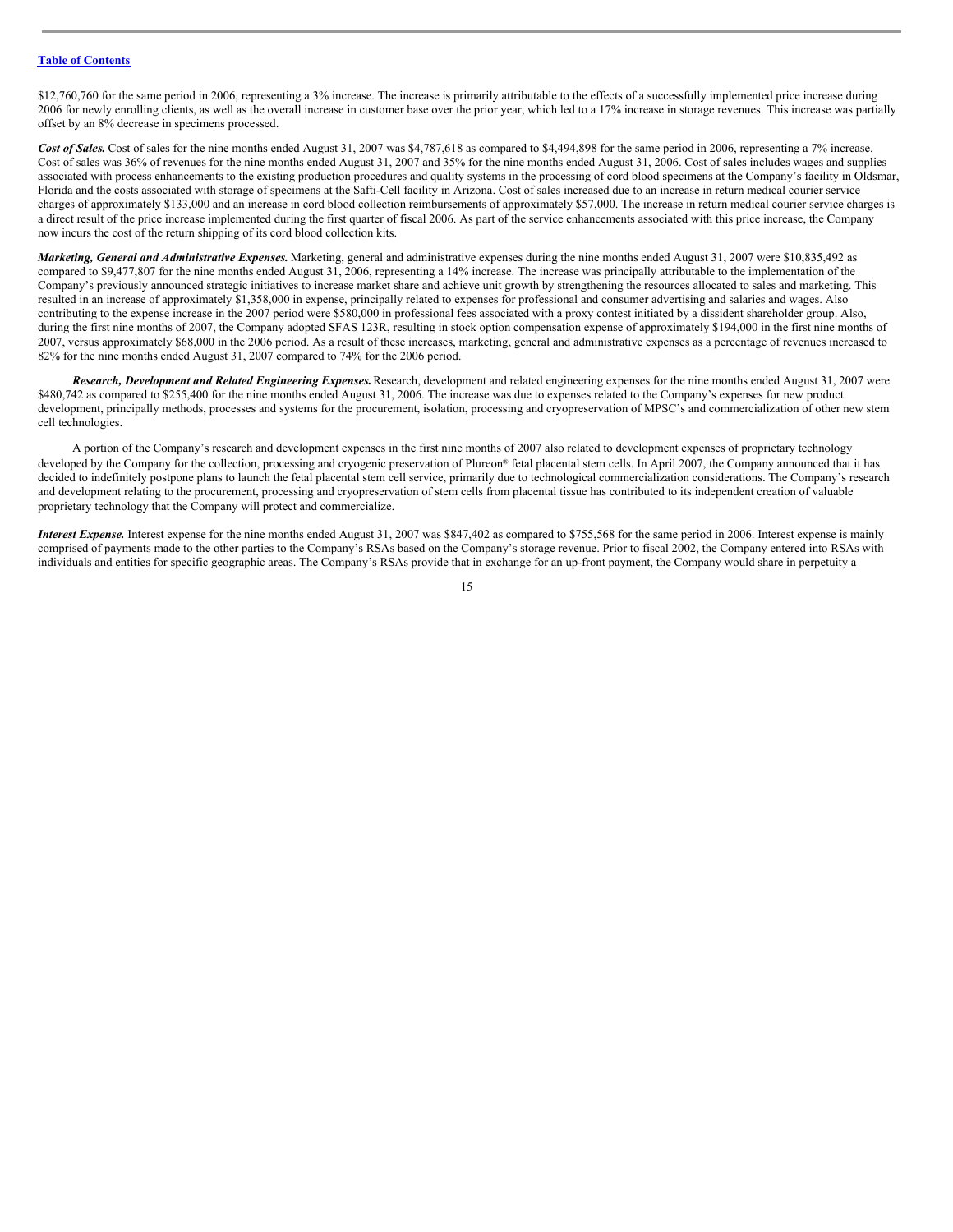percentage of its future revenue derived from the annual storage fees charged related to a certain number of specimens that originated from specific areas. The Company currently has four RSAs covering the following states: New York, Texas, Florida and Illinois (including contiguous states). As the Company receives annual storage fees relating to specimens from these states, the portion of the fees shared with the parties to the RSAs are recognized as interest expense. If the Company's revenues continue to increase in areas covered by RSAs, the Company's interest expense related to the RSA payments will also increase. Also included in interest expense is the amortization of the present value of a deferred consulting agreement in the amount of \$28,458 and \$31,463 for the nine months ended August 31, 2007 and August 31, 2006, respectively.

*Licensee Income.* Licensee income for the nine months ended August 31, 2007, was \$778,519 as compared to \$634,804 for the same period in 2006. Licensee income for the nine months ended August 31, 2007 consisted of \$254,880 received as installment payments from the non-recurring sale of the India license agreement and \$523,639 of royalty income earned on the subsequent processing and storage of specimens in geographical areas where the Company has license agreements, and from the sale of sub-license agreements by licensees. Licensee income for the nine months ended August 31, 2006 consisted of \$148,723 received as an installment payment from the non-recurring sale of the India license agreement and \$486,081 of royalty income earned on the subsequent processing and storage of specimens in geographical areas where the Company has license agreements, and from the sale of sub-license agreements by licensees.

*Equity in Losses of Af iliate.*Equity in losses of affiliate was \$173,964 for the nine months ended August 31, 2007, compared to \$46,982 for the same 2006 period. During the fiscal year ended November 30, 2006, the Company ceased recording equity in losses from operations once the investment balance was written down to the total amount of goodwill, as goodwill is not amortized. Equity in losses of affiliate for the nine months ended August 31, 2007, solely consists of amounts related to compensation expense for stock option awards that were granted by Saneron to certain consultants and employees. During the nine months ended August 31, 2006, the Company recorded approximately \$52,000 in equity in losses of affiliates related to such Saneron compensation expense. This expense was offset by income from the affiliate.

*Income Taxes*. There was no income tax expense for the nine months ended August 31, 2007 and for the same period in 2006. The Company did not record income tax expense due to the tax benefits of the Company's net loss not being recognized due to a full valuation for deferred tax assets being recorded. It is management's belief it is "more likely than not" that future tax benefits will not be realized as a result of future income**.**

# **Results of Operations – Three-month period ended August 31, 2007**

*Revenues.* Revenues for the three months ended August 31, 2007 were \$4,550,128 as compared to \$4,589,222 for the same period in 2006, representing a less than 1% decrease. The decrease is primarily attributable to a decrease in specimens processed of approximately 10%, offset by a 17% increase in recurring annual storage fee revenue and a decrease in sales discounts of 19% for the three months ended August 31, 2007 compared to the 2006 period. Sales discounts represent discounts to returning clients and promotions offered to newly enrolled clients.

Cost of Sales. Cost of sales for the three months ended August 31, 2007 was \$1,668,211 as compared to \$1,666,204 for the same period in 2006, representing a less than 1% increase. Cost of sales was 37% of revenues for the three months ended August 31, 2007 and 36% for the three months ended August 31, 2006. Cost of sales includes wages and supplies associated with process enhancements to the existing production procedures and quality systems in the processing of cord blood specimens at the Company's facility in Oldsmar, Florida and the costs associated with storage of specimens at the Safti-Cell facility in Arizona.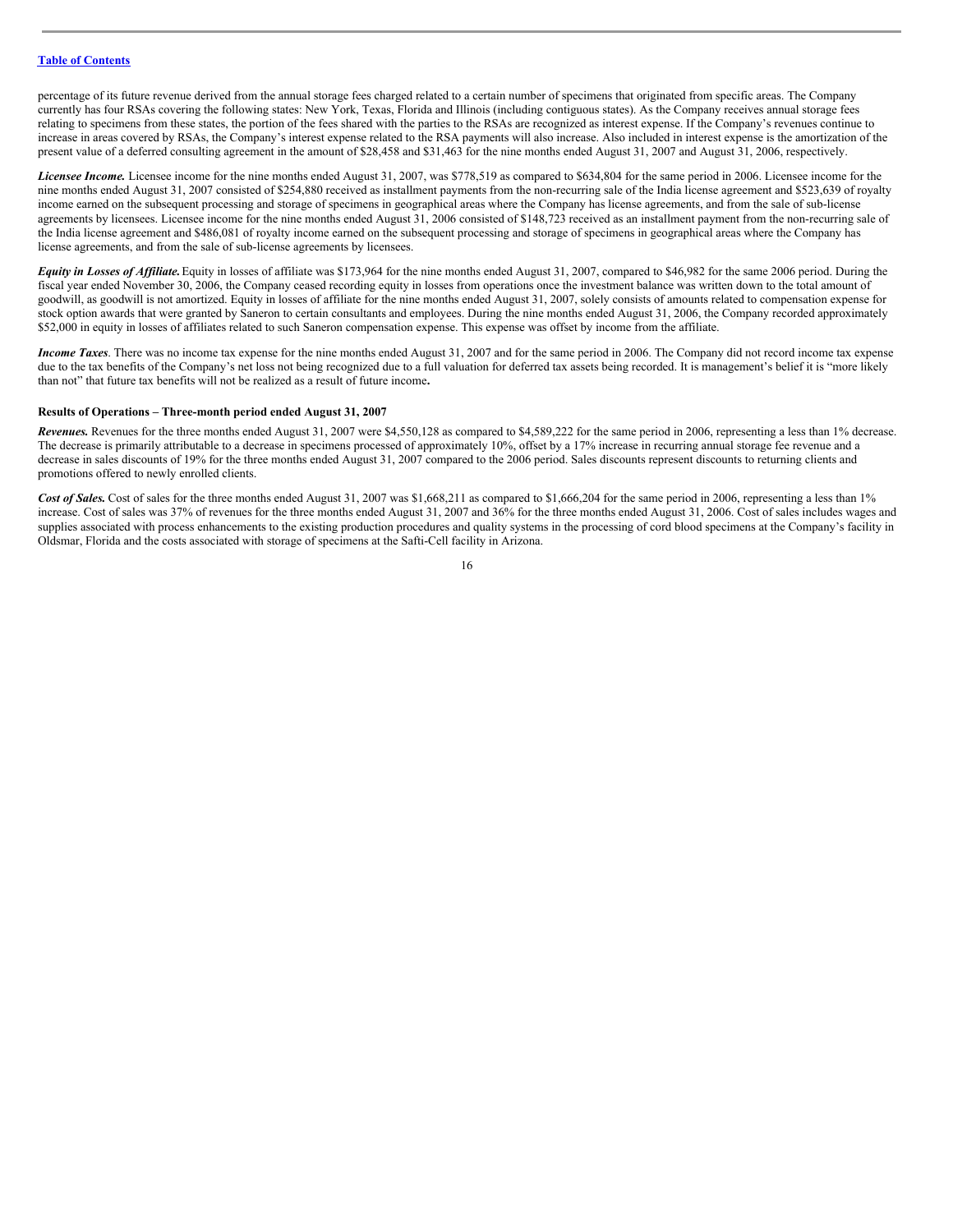*Marketing, General and Administrative Expenses.* Marketing, general and administrative expenses during the three months ended August 31, 2007 were \$3,595,890 as compared to \$3,599,516 for the three months ended August 31, 2006 representing a less than 1% decrease. These expenses are primarily comprised of expenses for consumer advertising and salaries and wages for marketing and sales personnel. Also included in marketing, general and administrative expenses for the three months ended August 31, 2007 is approximately \$423,000 in professional fees associated with a proxy contest initiated by a dissident shareholder group and approximately \$71,000 in stock option expense due to the Company's adoption of SFAS 123R. These expenses were partially offset by a decrease in print advertising expense. Marketing, general and administrative expenses as a percentage of revenues increased slightly to 79% of revenues for the three months ended August 31, 2007 compared to 78% for the 2006 period.

*Research, Development and Related Engineering Expenses.*Research, development and related engineering expenses for the three months ended August 31, 2007 were \$163,402 as compared to \$114,756 for the three months ended August 31, 2006. The increase was due to expenses related to the Company's new product development, principally expenses for the methods, processes and systems for the procurement, isolation, processing and cryopreservation of MPSCs and commercialization of other new stem cell technologies.

*Interest Expense.* Interest expense for the three months ended August 31, 2007 was \$304,020 as compared to \$271,917 for the same period in 2006. Interest expense is mainly comprised of payments made to the other parties to the Company's RSAs based on the Company's storage revenue. Prior to fiscal 2002, the Company entered into RSAs with individuals and entities for specific geographic areas. The Company's RSAs provide that in exchange for an up-front payment, the Company would share in perpetuity a percentage of its future revenue derived from the annual storage fees charged related to a certain number of specimens that originated from specific areas. The Company currently has four RSAs covering the following states: New York, Texas, Florida and Illinois (including contiguous states). As the Company receives annual storage fees relating to specimens from these states, the portion of the fees shared with the parties to the RSAs are recognized as interest expense. If the Company's revenues continue to increase in areas covered by RSAs, the Company's interest expense related to the RSA payments will also increase. Also included in interest expense is the amortization of the present value of a deferred consulting agreement in the amount of \$9,713 and \$10,493 for the three months ended August 31, 2007 and August 31, 2006, respectively.

*Licensee Income.* Licensee income for the three months ended August 31, 2007, was \$226,300 as compared to \$164,828 for the same period in 2006. Licensee income for the three months ended August 31, 2007 and August 31, 2006 consisted of royalty income earned on the subsequent processing and storage of specimens in geographical areas where the Company has license agreements, and from the sale of sub-license agreements by licensees.

*Equity in Losses of Af iliate.*Equity in losses of affiliate was \$125,684 for the three months ended August 31, 2007, compared to \$6,726 for the 2006 period. Equity in losses of affiliate for the three months ended August 31, 2007, solely consists of amounts related to compensation expense for stock option awards that were granted by Saneron to certain consultants and employees.

*Income Taxes.* There was no income tax expense for the three months ended August 31, 2007 and for the same period in 2006. The Company did not record income tax expense during the third quarter of 2007 due to the tax benefits of the Company's net loss not being recognized due to a full valuation for deferred tax assets being recorded. It is management's belief it is "more likely than not" that future tax benefits will not be realized as a result of future income.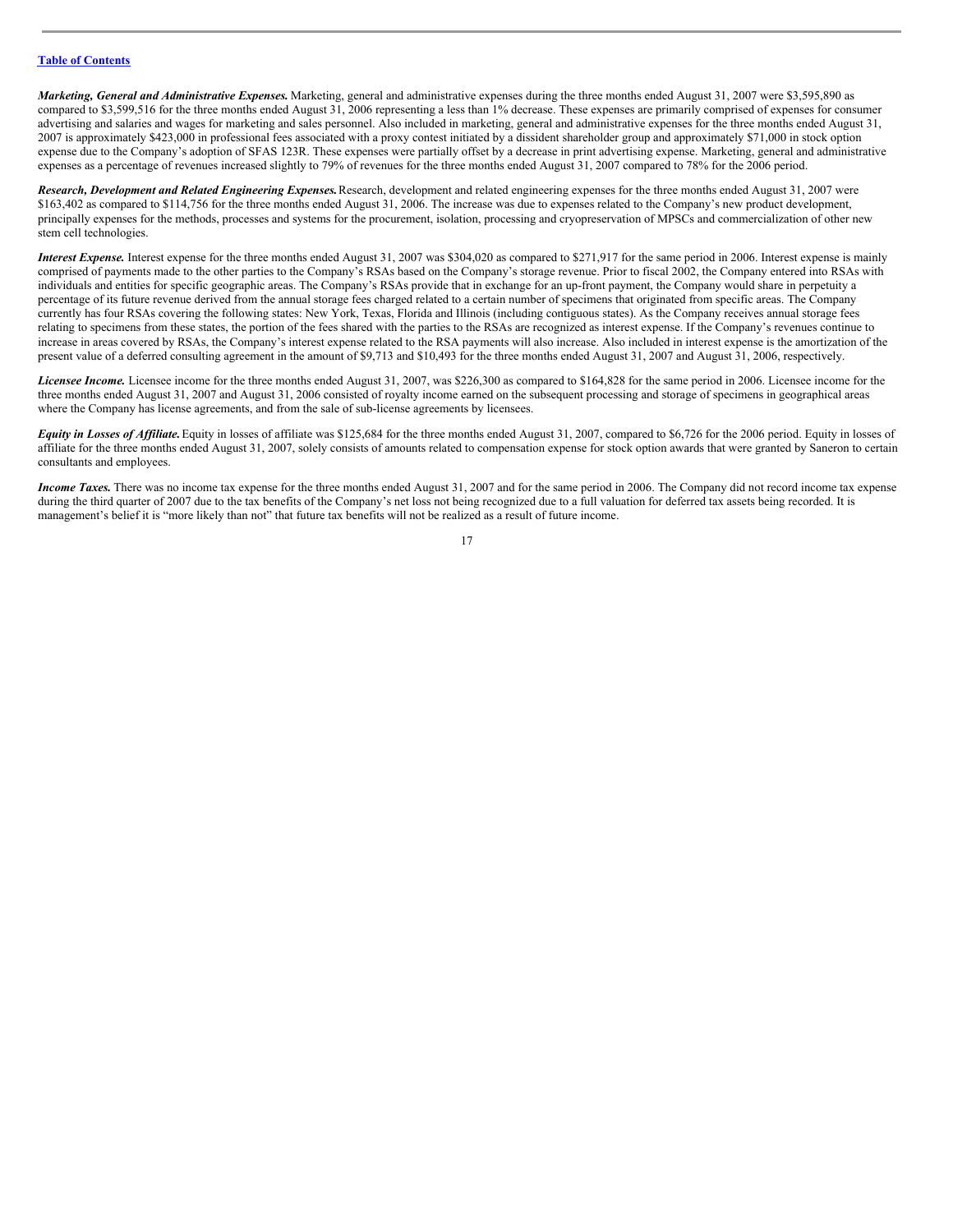### **Liquidity and Capital Resources**

Through August 31, 2007, the Company's sources of cash have been from sales of its U-Cord® program to customers, the sale of license agreements and proceeds from RSAs. Currently, the Company's cash flow is derived primarily from sales relating to its storage services, including the initial fees and ongoing storage fees.

At August 31, 2007, the Company had cash and cash equivalents of approximately \$3,747,000 as compared to approximately \$7,414,000 at November 30, 2006. The decrease in cash and cash equivalents during the nine months ended August 31, 2007 was primarily attributable to the following:

Cash used in operating activities for the nine months ended August 31, 2007 amounted to approximately \$3,083,000, which was primarily attributable to the implementation of interest-free financing plans that extends payments for services for a maximum period of 15 months and the payments of certain prior year accounts payable relating to purchases of laboratory equipment and outstanding invoices related to the return medical courier service. The Company discontinued offering the financing plans during the second quarter of 2007. In addition, the net loss in the first nine months of 2007 contributed to the use of cash.

Cash used in investing activities for the nine months ended August 31, 2007 amounted to approximately \$608,000 which was primarily attributable to the purchase of property and equipment.

Cash provided by financing activities for the nine months ended August 31, 2007 amounted to \$24,300, which was the result of exercised stock options.

The Company also has certain investments in marketable securities totaling approximately \$1,056,000 at August 31, 2007.

The Company does not have a line of credit or other type of financing instrument. The Company anticipates making capital expenditures of approximately \$750,000 for the fiscal year 2007.

The Company anticipates that its cash and cash equivalents, marketable securities and cash flows from operations will be sufficient to fund its cash needs for at least the next 12 months. Cash flows from operations will depend primarily upon increasing revenues from sales of its umbilical cord blood cellular storage services and new service offerings, and controlling expenses. If expected increases in revenues are not realized, or if expenses are higher than anticipated, the Company may be required to reduce or defer cash expenditures or otherwise manage its cash resources during the next 12 months so that they are sufficient to meet the Company's cash needs for that period. In addition, the Company may consider seeking equity or debt financing if deemed appropriate for its plan of operations, and if such financing can be obtained on acceptable terms.

### **Critical Accounting Policies**

The preparation of consolidated financial statements and related disclosures in conformity with accounting principles generally accepted in the United States requires estimates and assumptions that affect the reported amounts of assets and liabilities, revenues and expenses and related disclosures of contingent assets and liabilities in the consolidated financial statements and accompanying notes. The SEC has defined a company's critical accounting policies as the ones that are most important to the portrayal of the company's financial condition and results of operations, and which require the company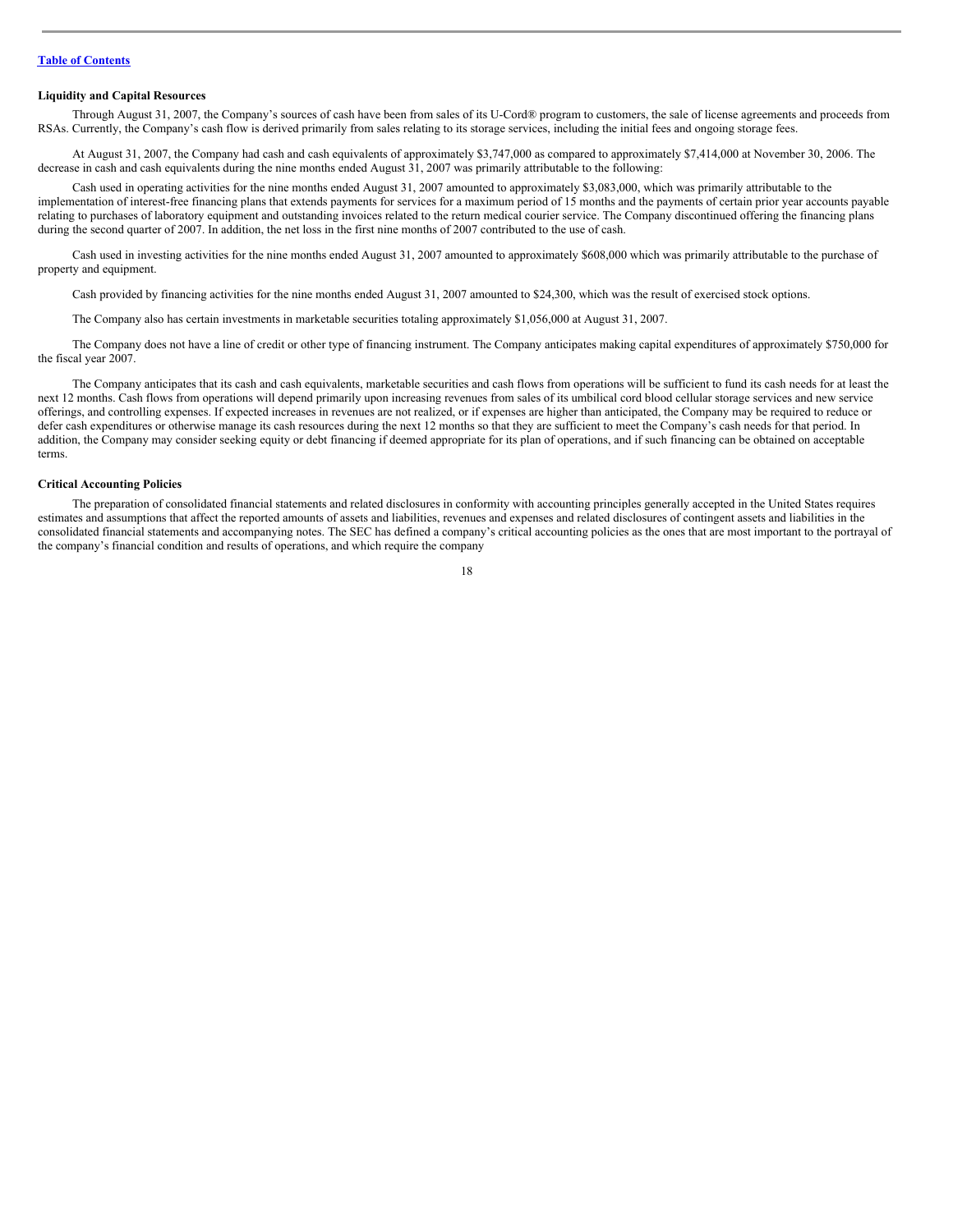to make its most difficult and subjective judgments, often as a result of the need to make estimates of matters that are inherently uncertain. The Company believes that its estimates and assumptions are reasonable under the circumstances; however, actual results may vary from these estimates and assumptions. We have identified the following critical accounting policies that affect the more significant judgments and estimates used in the preparation of the consolidated financial statements.

#### **Revenue Recognition**

The Company records revenue from processing and storage of specimens. We recognize revenue in accordance with SEC Staff Accounting Bulletin No. 101, (SAB 101) as amended by SAB 104, and Emerging Issues Task Force (EITF) Issue No. 00-21 for all revenue transactions. The Company recognizes revenue from processing fees upon completion of processing and cellular storage fees ratably over the contractual storage period. The Company also records revenue from shipping and handling when earned. Shipping and handling costs are expensed and included in cost of sales.

# **Accounts Receivable**

Accounts receivable consist of the amounts due from clients that have enrolled in the U-Cord® processing and storage program and amounts due from license affiliates. Accounts receivable due from clients are due within 30 days and are stated at amounts due from clients net of an allowance for doubtful accounts. Accounts outstanding longer than the contractual payment terms are considered past due. The Company determines its allowance by considering the length of time accounts receivable are past due, the Company's previous loss history, and the customer's current ability to pay its obligations. The Company writes-off accounts receivable when they become uncollectible, and payments subsequently received on such receivables are credited to the allowance for doubtful accounts.

#### **Income Taxes**

Under the asset and liability method of FASB Statement No. 109 "Accounting for Income Taxes"(SFAS 109), deferred tax assets and liabilities are recognized for the estimated future tax consequences attributable to differences between financial statement carrying amounts of existing assets and liabilities and their respective tax bases. Deferred tax assets and liabilities are measured using enacted tax rates expected to be recovered or settled. A valuation allowance covering the deferred tax assets of the Company as of August 31, 2007 and November 30, 2006, has been provided as the Company does not believe it is "more likely than not" that the future income tax benefits will be realized. The Company did not record an income tax benefit during the nine months of 2007, as the benefit was offset by an increase in the valuation allowance.

In June 2006, the FASB issued Interpretation No. 48, Accounting for Uncertainty in Income Taxes, an interpretation of SFAS 109, Accounting for Income Taxes (FIN 48), to create a single model to address accounting for uncertainty in tax positions. FIN 48 clarifies the accounting for income taxes, by prescribing the minimum recognition threshold a tax position is required to meet before being recognized in the financial statements. FIN 48 also provides guidance on derecognition, measurement, classification, interest and penalties, accounting in interim periods, disclosure and transition. FIN 48 is effective for fiscal years beginning after December 15, 2006. The Company will adopt FIN 48 as of December 1, 2007, as required. The Company has not determined the effect, if any, that the adoption of FIN 48 will have on the Company's financial position and results of operations.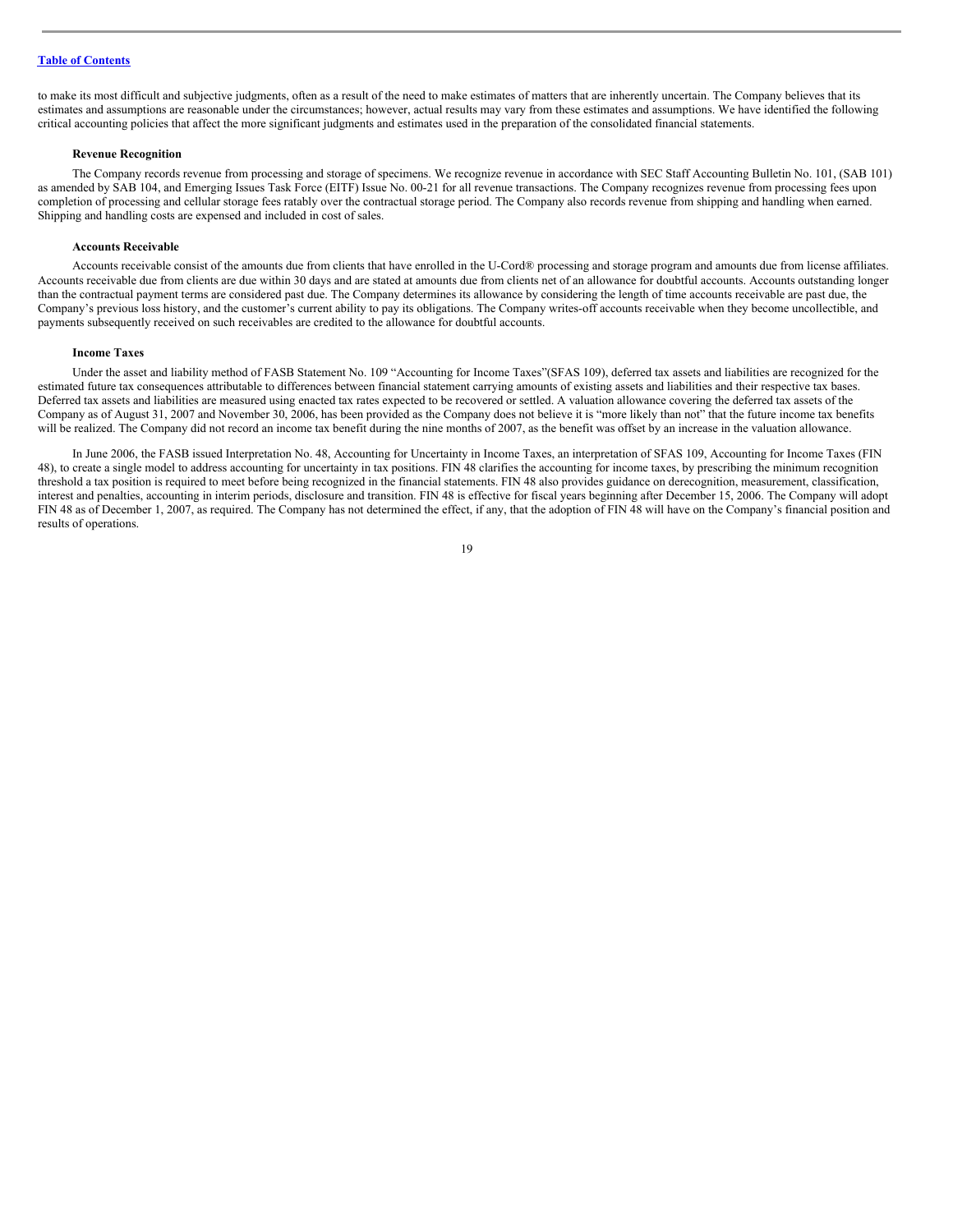# **Investment in Saneron**

The Company made a significant investment in an entity that is involved in the area of stem cell research. The Company accounts for this investment under the equity method, and at least annually, reviews its investment for possible impairment and, if necessary, adjusts the carrying value of such investment. The Company records equity in losses of affiliates until the investment balance is zero and only goodwill is remaining. The investment is reviewed annually to determine if an other than temporary impairment exists. The Company does not believe that an impairment exists as of August 31, 2007 and November 30, 2006.

#### **Revenue Sharing Agreements**

The Company has entered into Revenue Sharing Agreements ("RSAs") with various parties whereby these parties contracted with the Company for a percentage of future storage revenues the Company generates from clients in specific geographical areas. The RSAs have no definitive term or termination provisions. The sharing applies to the storage fees for all specified specimens in the area up to the number covered in the contract. When the number of specimens is filled, any additional specimens stored in that area are not subject to revenue sharing. As there are empty spaces resulting from attrition, the Company agrees to fill them as soon as possible. The parties typically pay the Company a non-refundable up-front fee for the rights to these future payments. The Company had recognized these non-refundable fees as a long-term liability. Given the criteria under which these RSAs are established, cash receipts from these contracts can fluctuate from period to period. All payments made to the other parties to the RSAs are recognized as interest expense. At such time as the total payments can be determined, the Company will commence amortizing these liabilities under the effective interest method. The Company does not intend to enter into additional RSAs.

#### **License and Royalty Agreements**

The Company has entered into licensing agreements with certain investors in various international markets in an attempt to capitalize on the Company's technology. The investors typically pay a licensing fee to receive Company marketing programs, technology and know-how in a selected area. The investor may be given a right to sell sublicense agreements as well. As part of the accounting for the up-front license revenue, revenue from the up-front license fee is recognized based on such factors as when the payment is due, collectibility and when all material services or conditions relating to the sale have been substantially performed based on the terms of the agreement. The Company has two active licensing agreements, one covering Mexico, Central America, and Ecuador, and another one covering India, with an option to expand into Singapore and Malaysia.

In addition to the license fee, the Company earns royalties on subsequent processing and storage revenues by the investor in the selected area and a fee on any sub-license agreements that are sold by the investor where applicable. The Company also processes and stores specimens sent directly from customers of sub-licensees in Mexico, Central America, and Ecuador. These fees are included in revenue on the consolidated statements of operations and comprehensive (loss) income. As part of the accounting for royalty revenue, the Company uses estimates and judgments in determining the timing and amount of royalty revenue to recognize. The Company periodically, and at least annually, reviews license and royalty receivables for collectibility and, if necessary, will record an expense for an allowance for uncollectible accounts.

### **Marketable Securities and Other Investments**

The Company has certain investments in certificates of deposit, bonds and equity securities, which are categorized as marketable securities and other investments. The Company believes these are conservative investments with a low risk for any loss of principal. The Company regularly assesses its marketable security investments for impairments and adjusts its investment strategy, as it deems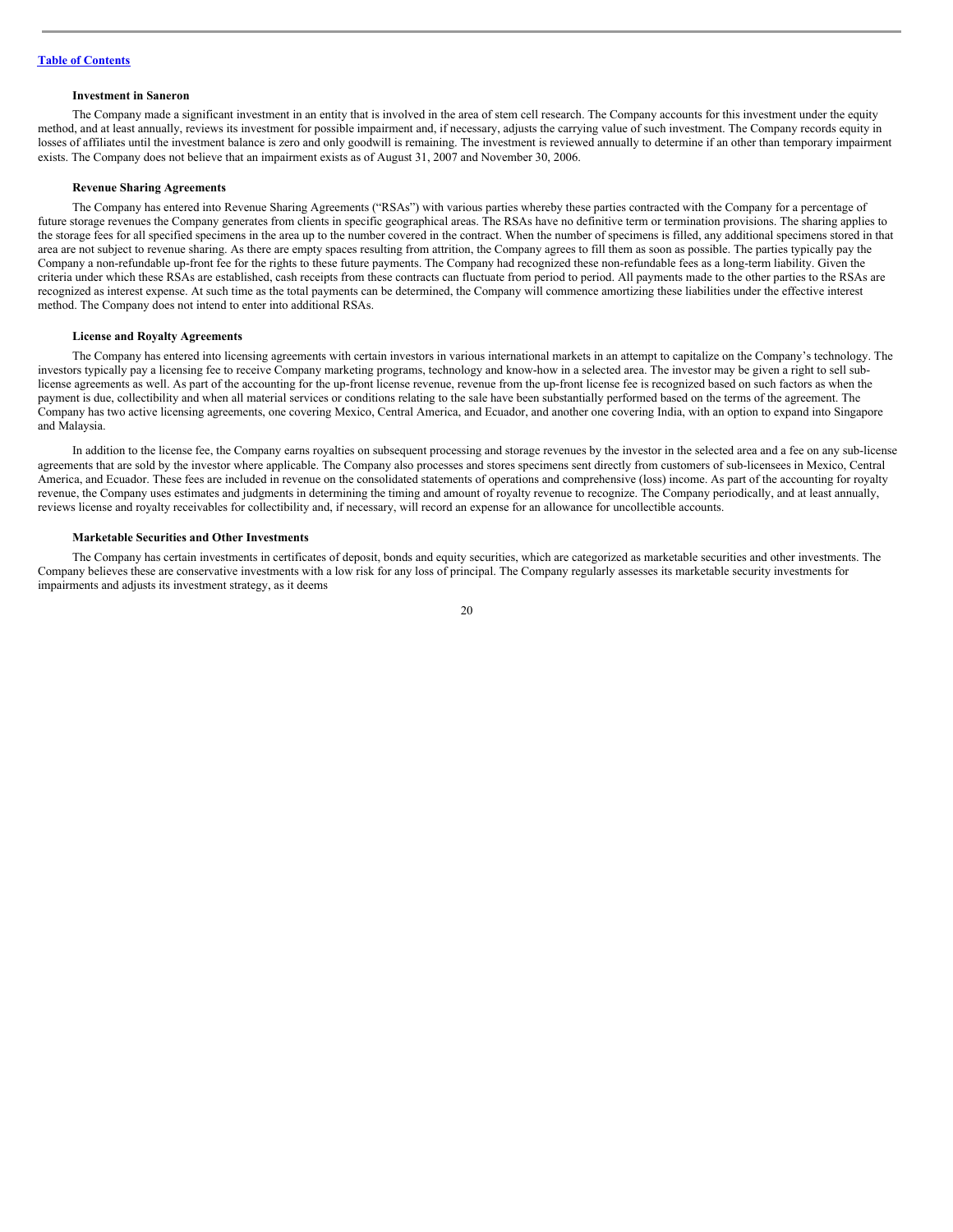appropriate. The Company classifies certain marketable securities and other investments as current in the accompanying consolidated balance sheets based on original maturity dates of less than one year. The cost basis of the other investments has been written down to fair value.

#### **Deferred Consulting Fees**

The Company entered into a long-term consulting agreement with the founder and prior Chairman and Chief Executive Officer to provide future consulting services to the Company. The Company initially recognized the present value of this agreement as a liability. In August 2004, the Company stopped making payments under the consulting agreement. This agreement was terminated and following negotiations, a new agreement was negotiated by the parties and signed on April 15, 2005. The Company commenced payments under the terms of the new agreement during the second quarter of 2005. The terms of the settlement are confidential. The present value of the 2005 agreement has been reflected as a liability on the consolidated balance sheet as of August 31, 2007 and November 30, 2006.

## **Litigation**

The Company is periodically involved in litigation and regulatory proceedings incidental to the conduct of our business and the Company expects that it will be involved in such litigation and regulatory proceedings from time to time. The Company regularly reviews any such litigation and regulatory proceedings for possible adverse outcomes, and provides estimates for the possible liability to the Company from such adverse outcomes, as it considers appropriate.

# **Product Guarantee and Cryo-Cell CaresTM Program**

In December 2005, the Company began providing its customers enrolled under the new pricing structure with a payment guarantee under which the Company agrees to pay \$50,000 to its client if the U-Cord® product retrieved is used for a stem cell transplant for the donor or an immediate family member and fails to engraft, subject to various restrictions. Additionally, under the Cryo-Cell CaresTM program the Company will pay \$10,000 to the client to offset personal expenses if the U-Cord® product is used for bone marrow reconstitution in a myeloblative transplant procedure. The Company has not experienced any claims under the guarantee program nor has it incurred costs related to these guarantees. The Company does not maintain insurance for this guarantee program and therefore maintains reserves to cover our estimated potential liabilities. The Company accounts for the guarantee as an obligation and recognizes the obligation in accordance with SFAS No. 5, Accounting for Contingencies. The Company's reserve balance is based on the \$50,000 maximum payment and the \$10,000 maximum expense reimbursement multiplied by formulas to determine the projected number of units requiring a payout. The Company determined the estimated expected usage and engraftment failure rates based on an analysis of the historical usage and failure rates and the historical usage and failure rates in other private and public cord blood banks based on published data. The Company's estimates of expected usage and engraftment failure could change as a result of changes in actual usage rates or failure rates and such changes would require an adjustment to the established reserves. The historical usage and failure rates have been very low and a small increase in the number of transplants or engraftment failures could cause a significant increase in the estimated rates used in determining our reserve. In addition, the reserve will increase as additional U-Cord® specimens are stored which are subject to the guarantee.

# **Forward Looking Statements**

This Form 10-Q, press releases and certain information provided periodically in writing or orally by the Company's officers or its agents may contain statements which constitute "forward-looking statements" within the meaning of Section 27A of the Securities Act of 1933, as amended and Section 21E of the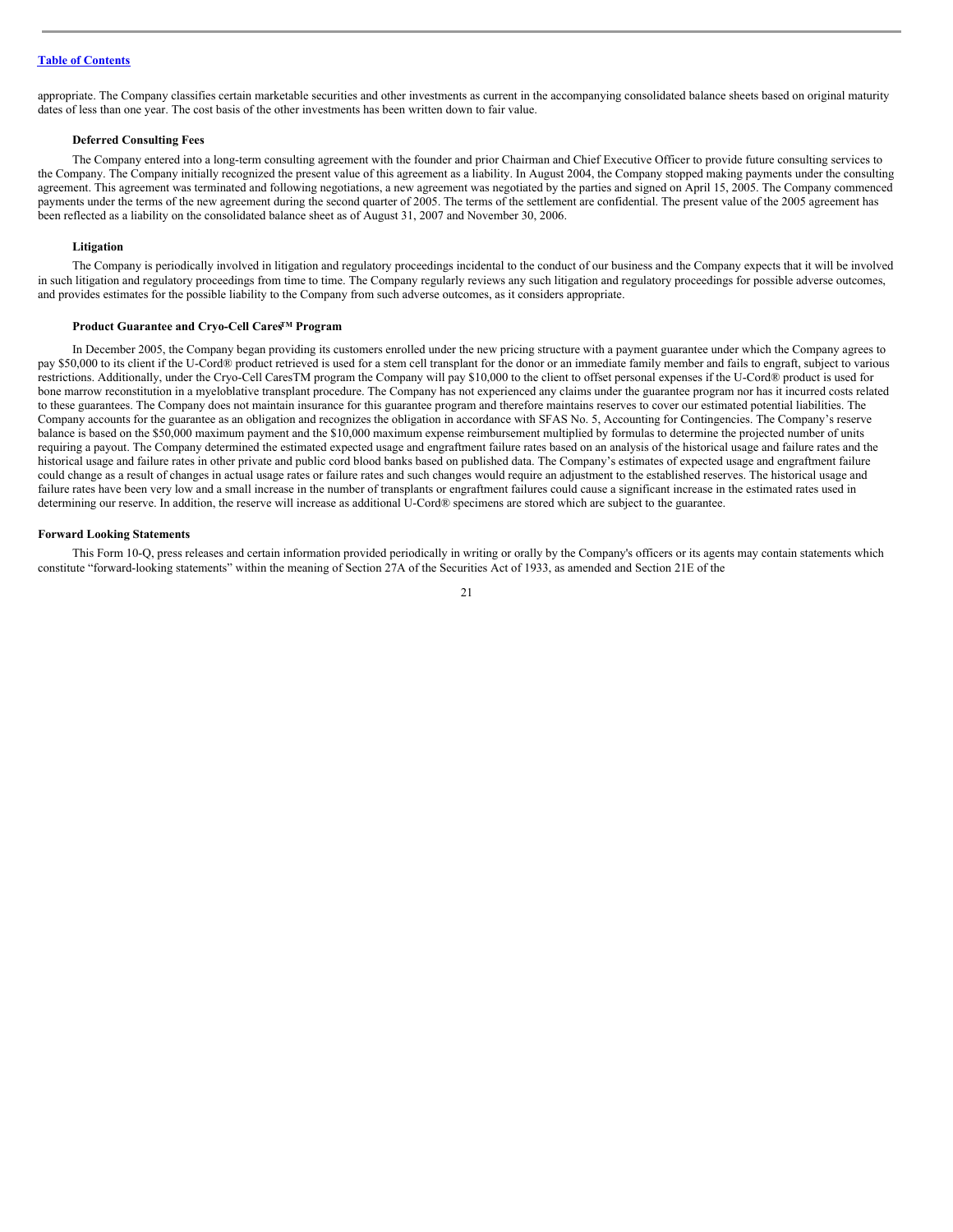Securities Exchange Act of 1934. The terms "Cryo-Cell International, Inc.," "Cryo-Cell" "Company," "we," "our" and "us" refer to Cryo-Cell International, Inc. The words "expect," "believe," "goal," "plan," "intend," "estimate" and similar expressions and variations thereof, if used, are intended to specifically identify forward-looking statements. Those statements appear in a number of places in this Form 10-Q and in other places, particularly, "Management's Discussion and Analysis of Financial Condition and Results of Operations," and include statements regarding the intent, belief or current expectations of the Company, its directors or its officers with respect to, among other things:

- (i) our future performance and operating results;
- (ii) our future operating plans;
- (iii) our liquidity and capital resources; and
- (iv) our legal proceedings;

Investors and prospective investors are cautioned that any such forward-looking statements are not guarantees of future performance and involve risks and uncertainties, and that actual results may differ materially from those projected in the forward-looking statements as a result of various factors. The factors that might cause such differences include, among others, the following:

- (i) any adverse effect or limitations caused by recent increases in government regulation of stem cell storage facilities;
- (ii) any increased competition in our business;
- (iii) any decrease or slowdown in the number of people seeking to store umbilical cord blood stem cells or decrease in the number of people paying annual storage fees;
- (iv) the indefinite postponement in the commercial launch of the processing and storage of Plureon® (placental) stem cells due to technological commercialization considerations;
- (v) uncertainty of timing of the commercial launch of our services relating to MPSCs and any other new types of stem cells, commercialization of which is subject to completion of clinical validation and testing and other requirements.
- (vi) the failure of the offering of stem cell processing and storage services relating to MPSC and any other new types of stem cells, services that have not previously been offered commercially, to gain market acceptance;
- (vii) any adverse impacts on revenue or operating margins due to the costs associated with increased growth in our business, including the possibility of unanticipated costs relating to the operation of our new facility and costs relating to the commercial launch of the placental stem cell service offering or any other new types of stem cells;
- (viii) any unique risks posed by our international activities, including but not limited to local business laws or practices that diminish our affiliates' ability to effectively compete in their local markets;
- (ix) any technological or medical breakthroughs that would render the Company's business of stem cell preservation obsolete;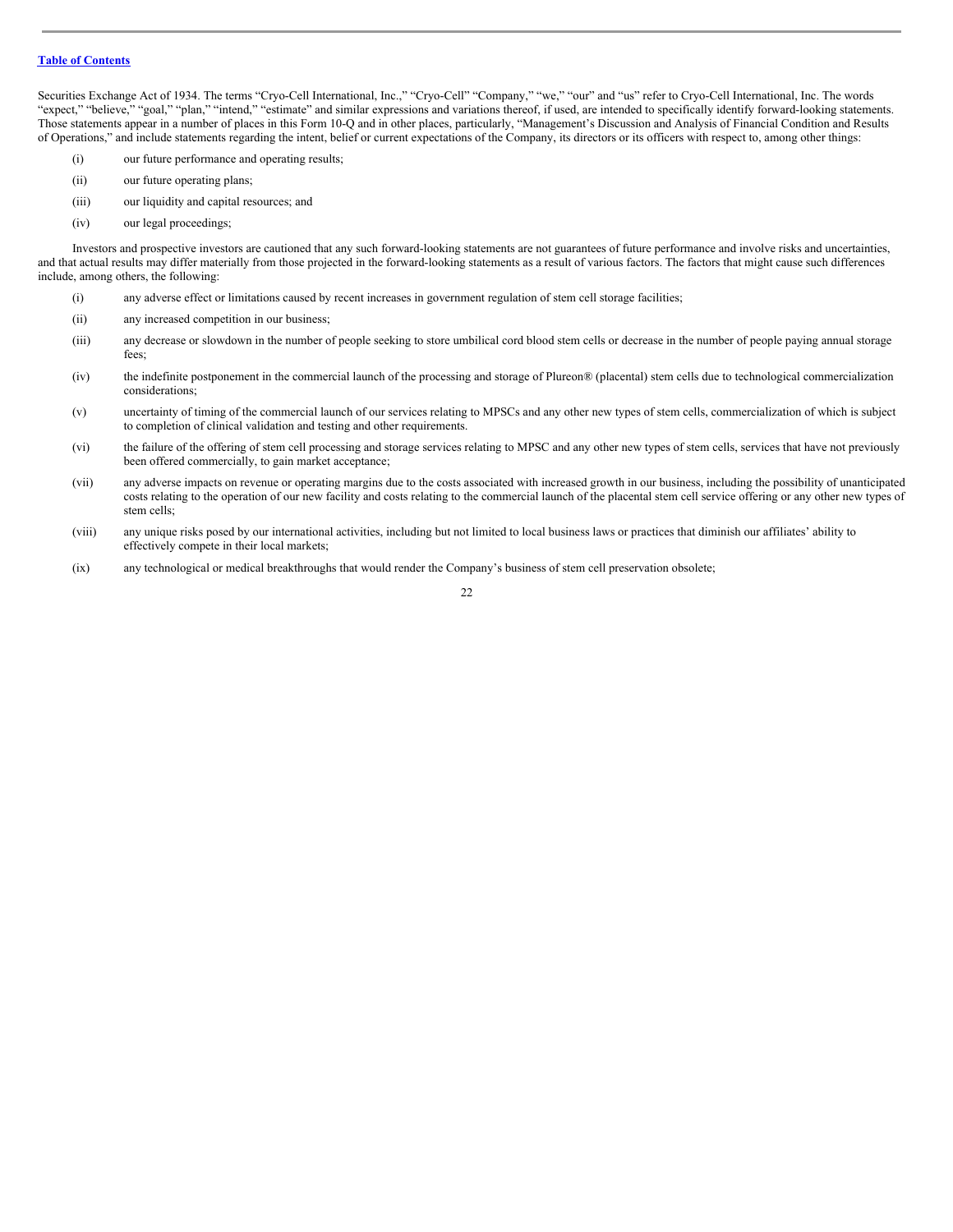- (x) any material failure or malfunction in our storage facilities; or any natural disaster or act of terrorism that adversely affects stored specimens;
- (xi) any adverse results to our prospects, financial condition or reputation arising from any material failure or compromise of our information systems;
- (xii) the costs associated with defending or prosecuting litigation matters, particularly including litigation related to intellectual property, and any material adverse result from such matters;
- (xiii) any negative consequences resulting from deriving, shipping and storing specimens at a second location; and
- (xiv) any negative effect from the filed class action shareholder lawsuits.

We undertake no obligation to publicly update or revise the forward-looking statements made in this Form 10-Q to reflect events or circumstances after the date of this Form 10-Q or to reflect the occurrence of unanticipated events.

Readers are cautioned not to place undue reliance on these forward-looking statements, which reflect management's analysis only as of the date hereof. Cryo-Cell International, Inc. undertakes no obligation to publicly revise these forward-looking statements to reflect events or circumstances that arise after the date hereof. Readers should carefully review the risk factors described in other documents the Company files from time to time with the Securities and Exchange Commission, including the Annual Report on Form 10-KSB filed by the Company and any Current Reports on Form 8-K filed by the Company.

#### <span id="page-22-0"></span>**Item 3. Quantitative and Qualitative Disclosures About Market Risk.**

#### Foreign Exchange Risk

The Company is not exposed to material fluctuations in currency exchange rates because the payments from the Company's international affiliates are received in U.S. dollars.

### Interest Rate Risk

The Company invests its cash in a variety of financial instruments, principally securities issued by the U.S government and its agencies, investment grade corporate and money market instruments. These investments are denominated in U.S. dollars. These bonds are subject to interest rate risk, and could decline in value if interest rates fluctuate. Due to the conservative nature of these instruments, the Company does not believe that there is a material exposure to interest rate risk.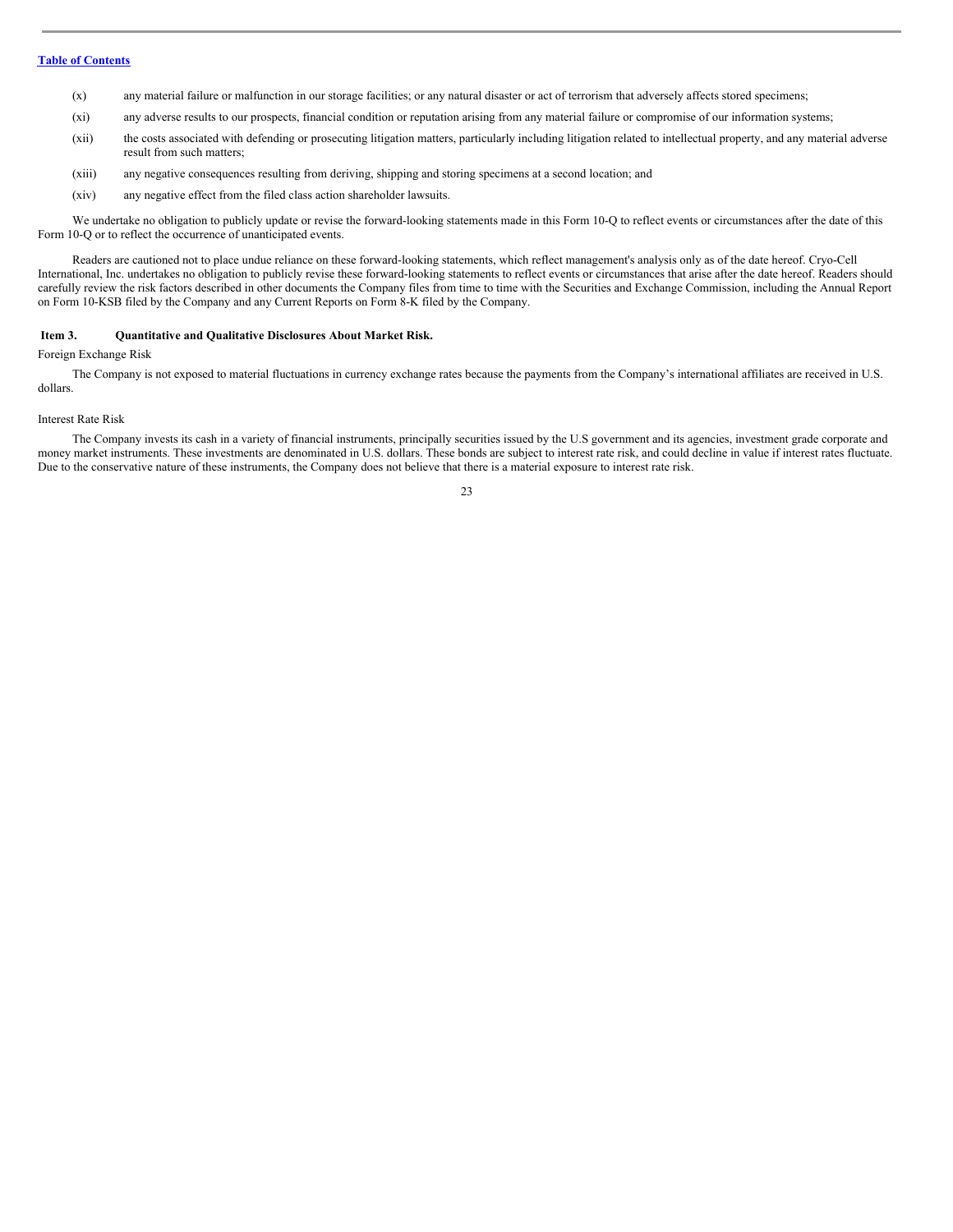### <span id="page-23-0"></span>**Item 4. Controls and Procedures**

#### **Evaluation of Disclosure Controls and Procedures**

Based on their most recent review, as of the end of the period covered by this report, the Company's principal executive officer and principal financial officer have concluded that the Company's disclosure controls and procedures are effective to ensure that information required to be disclosed by the Company in the reports that it files or submits under the Securities Exchange Act of 1934, as amended, is accumulated and communicated to the Company's management, including its principal executive officer and principal financial officer, as appropriate to allow timely decisions regarding required disclosure and are effective to ensure that such information is recorded, processed, summarized and reported within the time periods specified in the SEC's rules and forms. There were no significant changes in the Company's internal controls or in other factors that could significantly affect those controls subsequent to the date of their evaluation.

### **Limitations on the Effectiveness of Controls**

Our management, including our CEO and CFO, does not expect that our Disclosure Controls and internal controls will prevent all error and all fraud. A control system, no matter how well conceived and operated, can provide only reasonable, not absolute, assurance that the objectives of the control system are met. Further, the design of a control system must reflect the fact that there are resource constraints, and the benefits of controls must be considered relative to their costs. Because of the inherent limitations in all control systems, no evaluation of controls can provide absolute assurance that all control issues and instances of fraud, if any, within the company have been detected. These inherent limitations include the realities that judgments in decision-making can be faulty, and that breakdowns can occur because of simple error or mistake. Additionally, controls can be circumvented by the individual acts of some persons, by collusion of two or more people, or by management or board override of the control.

The design of any system of controls also is based in part upon certain assumptions about the likelihood of future events, and there can be no assurance that any design will succeed in achieving its stated goals under all potential future conditions; over time, control may become inadequate because of changes in conditions, or the degree of compliance with the policies or procedures may deteriorate. Because of the inherent limitations in a cost-effective control system, misstatements due to error or fraud may occur and not be detected.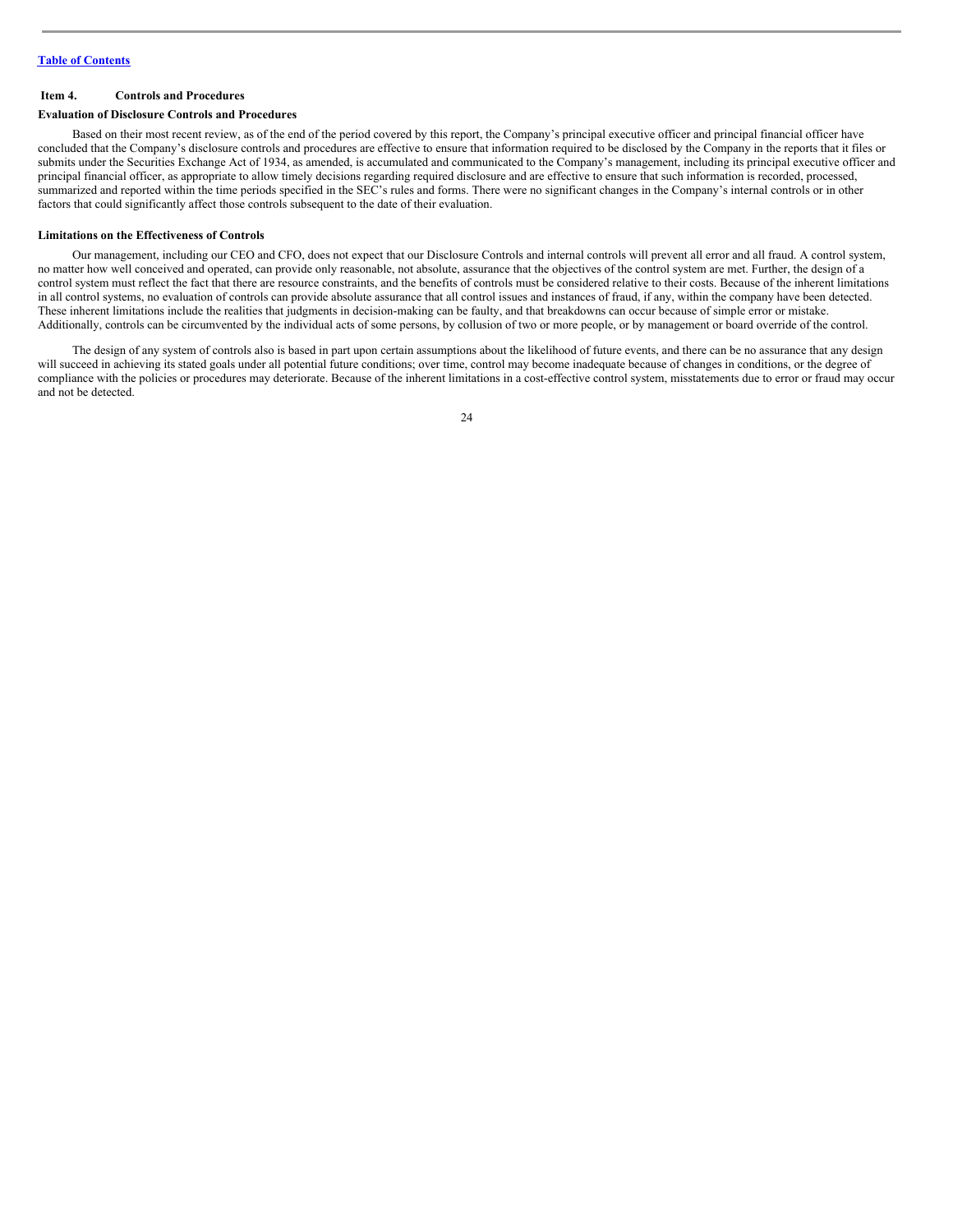# <span id="page-24-0"></span>**PART II - OTHER INFORMATION**

# <span id="page-24-1"></span>**ITEM 1. LEGAL PROCEEDINGS**

Incorporated by reference to Part I. Financial Statements-Notes to Condensed Consolidated Financial Statements – Note 3.

### <span id="page-24-2"></span>**ITEM 1A. RISK FACTORS**

In addition to the other information set forth in this report, you should carefully consider the factors discussed under the caption "Risk Factors That May Affect Our Business" in Item 6 of our Annual Report on Form 10-KSB for the year ended November 30, 2006, which could materially affect our business, financial condition or future results. In addition, you should consider the following risk factors, which together replace the risk factor in Form 10-KSB captioned "Our placental stem cell storage services have not yet been offered, and there is no assurance that these services will be launched or will gain market acceptance":

# The commercial launch of our fetal placental stem cell storage services has been postponed indefinitely, and there is no assurance that these services will be **launched commercially.**

In April 2007, we announced that the commercial launch of the fetal placental stem cell service in association with Plureon Corporation would be postponed indefinitely due to technological commercialization considerations. There is no assurance that this service will be launched commercially in the future.

### Any new services relating to MPSCs or any other new types of stem cells have not yet been offered commercially, and there is no assurance that the MPSC **services or other stem cell services will be launched or will gain market acceptance.**

We have not yet commercially launched services relating to MPSCs or any other new types of stem cells. Such commercial launches are subject to certain developments, including completion of clinical validation and testing. There can be no assurance that completion of these developments will be successful or that any new services will ever be commercially launched. In addition to the MPSC services, the Company continues to work on other intellectual property, to explore new technologies related to other types of stem cells that could potentially lead to new products or services. However, further development is necessary before we can announce commercialization plans. There can be no assurance that such development will be successful or that such commercial services will ever be launched. Such service offerings will be new and untested, and there is no assurance that, if launched, they would gain market acceptance. Unlike umbilical cord blood stem cells, MSPCs and any other new stem cells that may be offered have not yet been used in human therapies. Market acceptance of such new services will depend upon the willingness of prospective parents to pay for the processing and storage of such cells based upon the possibility that such treatments will be discovered in the future. Further, if there are setbacks in medical and scientific research relating to treatment applications for MPSCs and other new types of cells, this may adversely affect our future sales, if any, of these services.

### <span id="page-24-3"></span>**ITEM 2. UNREGISTERED SALES OF EQUITY SECURITIES AND USE OF PROCEEDS**

None.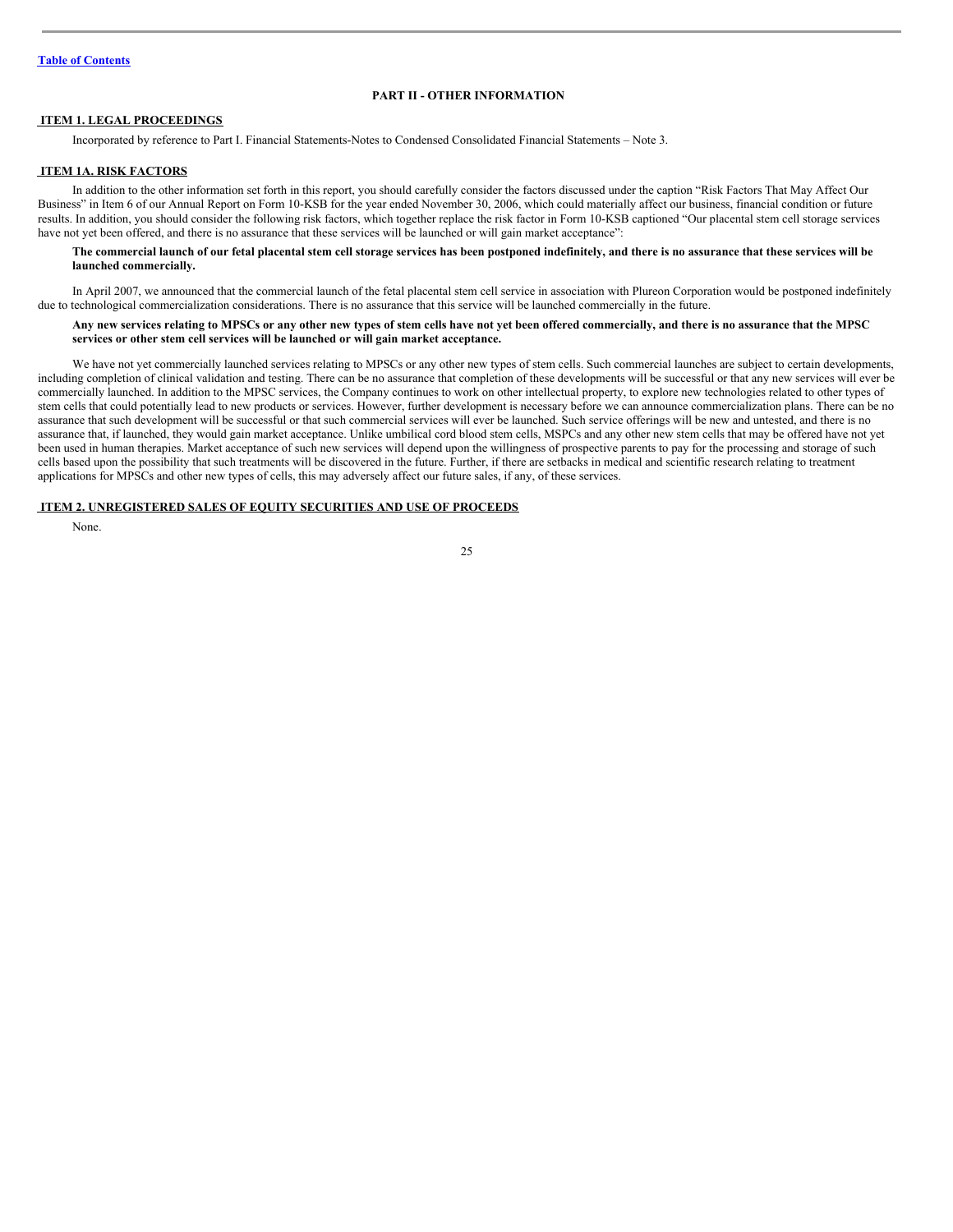# <span id="page-25-0"></span>**ITEM 3. DEFAULTS UPON SENIOR SECURITIES**

None.

# <span id="page-25-1"></span>**ITEM 4. SUBMISSION OF MATTERS TO A VOTE OF SECURITY HOLDERS**

The Company held its Annual Meeting of Stockholders on July 16, 2007. The stockholders voted on the following:

- 1. Election of six directors;
- 2. Ratification of the appointment of Grant Thornton LLP as the Company's independent registered public accountants for fiscal 2007; and
- 3. A Stockholder proposal urging the Board of Directors to adopt procedures permitting certain stockholder nominations for election to the Board.

The following results were certified by the Inspector of Elections on July 31, 2007:

*Election of Directors*. The following persons were elected as directors at the Annual Meeting:

| <b>Nominees Elected</b> | For                  | Withheld |
|-------------------------|----------------------|----------|
| Mercedes Walton         | 4, 267, 359 154, 924 |          |
| Gaby W. Goubran         | 4,246,659 175,624    |          |
| Jadish Sheth, Ph.D.     | 4, 262, 748 159, 535 |          |
| Anthony P. Finch        | 4, 263, 899 158, 384 |          |
| <b>Scott Christian</b>  | 4,295,209 127,074    |          |
| Andrew J. Filipowski    | 4.309.949 112.334    |          |

The other nominees for election as directors at the Annual Meeting, who were not elected, were as follows:

| <b>Nominees Not Elected</b> | For              | Withheld |
|-----------------------------|------------------|----------|
| David I. Portnoy            | 3,641,072 6,442  |          |
| Mark L. Portnoy             | 3,636,472 11,042 |          |
| Craig E. Fleishman, M.D.    | 3,641,572 5,942  |          |
| Harold D. Berger            | 3,641,572 5,942  |          |
| Scott D. Martin             | 3,640,452        | 7,062    |
| John Z. Yin, Ph.D.          | 3,641,152        | 6.362    |

*Ratification of Auditor Appointment*. The proposal to ratify the appointment of Grant Thornton LLP as the Company's independent registered public accountants for fiscal 2007 was approved by the following vote:

| For                | Against                                          | Abstain       |  |
|--------------------|--------------------------------------------------|---------------|--|
| 7 7 8 1 7 8 8<br>. | and the contract of the contract of<br>.644<br>. | 230.364<br>__ |  |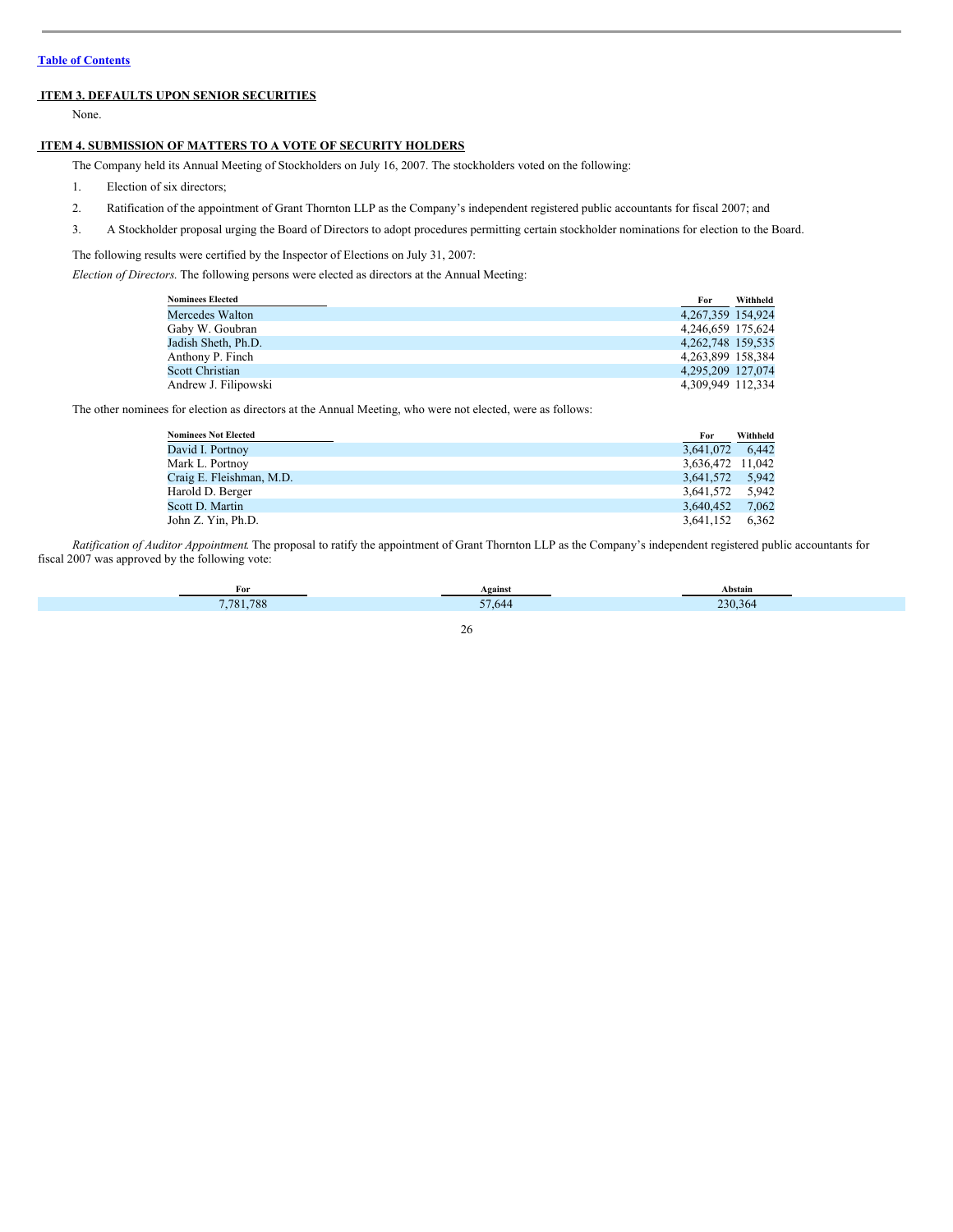*Stockholder Proposal*. The stockholder proposal urging the Board of Directors to adopt procedures permitting certain stockholder nominations for election to the Board was approved by the following vote:

| For | Agains. | Abstain |
|-----|---------|---------|
|     |         |         |
|     |         |         |

# <span id="page-26-0"></span>**ITEM 5. OTHER INFORMATION**

None.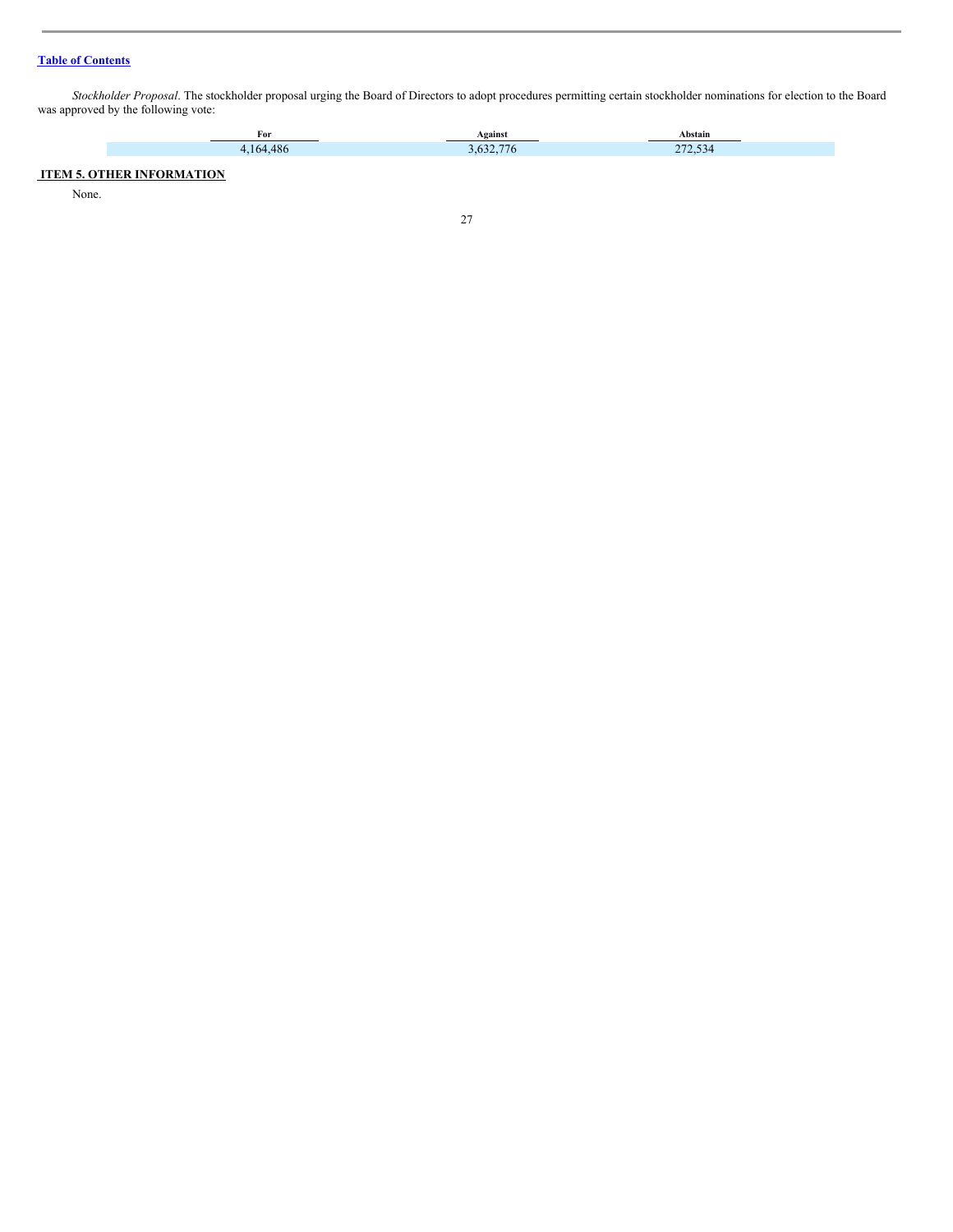# <span id="page-27-0"></span>**ITEM 6. EXHIBITS**

(a) Exhibits

- 31.1 Certification of CEO Pursuant to Section 302 of the Sarbanes-Oxley Act of 2002.
- 31.2 Certification of CFO Pursuant to Section 302 of the Sarbanes-Oxley Act of 2002.
- 32 Certification Pursuant to 18 U.S.C. Section 1350, as Adopted Pursuant to Section 906 of the Sarbanes-Oxley Act of 2002.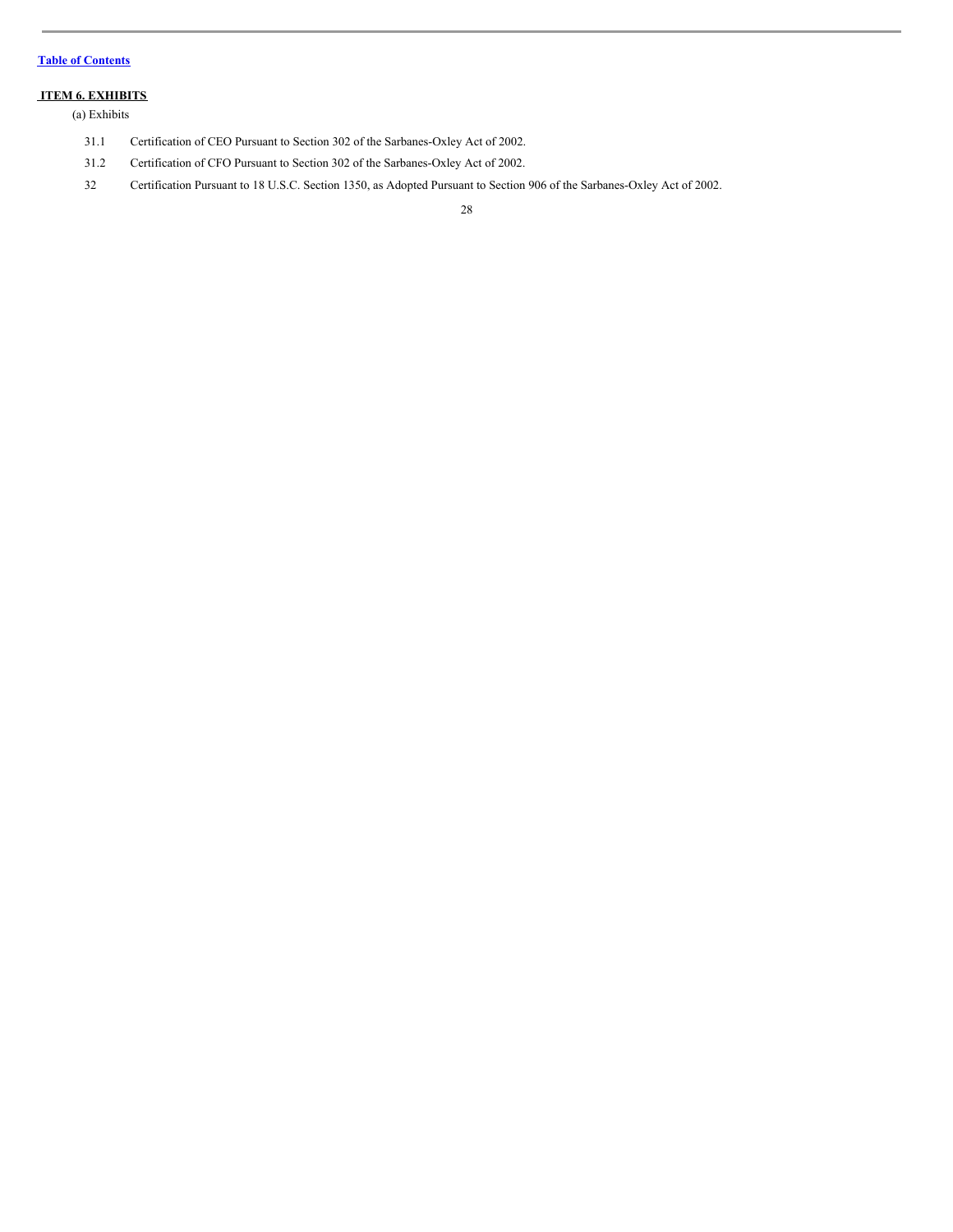# <span id="page-28-0"></span>**SIGNATURES**

Pursuant to the requirements of the Securities Exchange Act of 1934, the Registrant has duly caused this report to be signed on its behalf by the undersigned thereunto duly authorized.

Cryo-Cell International, Inc.

/s/ MERCEDES WALTON Mercedes Walton Chief Executive Officer

Cryo-Cell International, Inc.

/s/ JILL TAYMANS

Jill M. Taymans Vice President, Finance

Date: October 15, 2007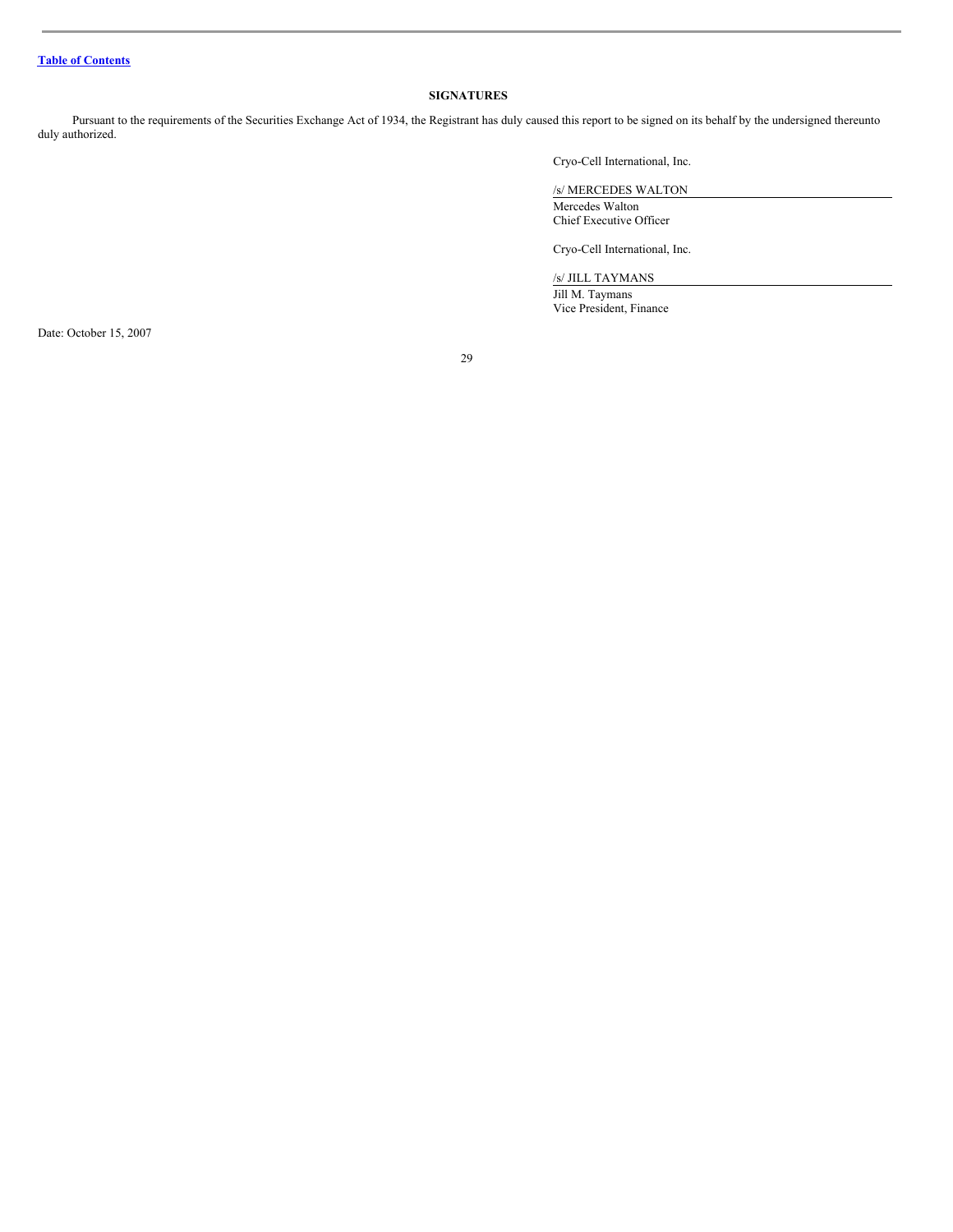# CERTIFICATION OF CHIEF EXECUTIVE OFFICER

I, Mercedes Walton, certify that:

- 1. I have reviewed this quarterly report on Form 10-Q of Cryo-Cell International, Inc. (the "Registrant");
- 2. Based on my knowledge, this report does not contain any untrue statement of a material fact or omit to state a material fact necessary to make the statements made, in light of the circumstances under which such statements were made, not misleading with respect to the period covered by this report;
- 3. Based on my knowledge, the financial statements, and other financial information included in this report, fairly present in all material respects the financial condition, results of operations and cash flows of the registrant as of, and for, the periods presented in this report;
- 4. The Registrant's other certifying officer(s) and I are responsible for establishing and maintaining disclosure controls and procedures (as defined in Exchange Act Rules 13a-15(e) and 15d-15(e)) for the Registrant and have:

(a) Designed such disclosure controls and procedures, or caused such disclosure controls and procedures to be designed under our supervision, to ensure that material information relating to the Registrant, including its consolidated subsidiaries, is made known to us by others within those entities, particularly during the period in which this quarterly report is being prepared;

(b) Evaluated the effectiveness of the Registrant's disclosure controls and procedures and presented in this report our conclusions about the effectiveness of the disclosure controls and procedures, as of the end of the period covered by this report based on such evaluation; and

(c) disclosed in this report any change in the Registrant's internal control over financial reporting that occurred during the Registrant's most recent fiscal quarter that has materially affected, or is reasonably likely to materially affect, the Registrant's internal control over financial reporting;

5. The Registrant's other certifying officer(s) and I have disclosed, based on our most recent evaluation of internal control over financial reporting, to the Registrant's auditors and the audit committee of the Registrant's board of directors (or persons performing the equivalent functions):

(a) All significant deficiencies and material weaknesses in the design or operation of internal control over financial reporting which are reasonably likely to adversely affect the Registrant's ability to record, process, summarize and report financial information; and

(b) Any fraud, whether or not material, that involves management or other employees who have a significant role in the Registrant's internal control over financial reporting.

Dated: October 15, 2007 /s/ Mercedes Walton

Mercedes Walton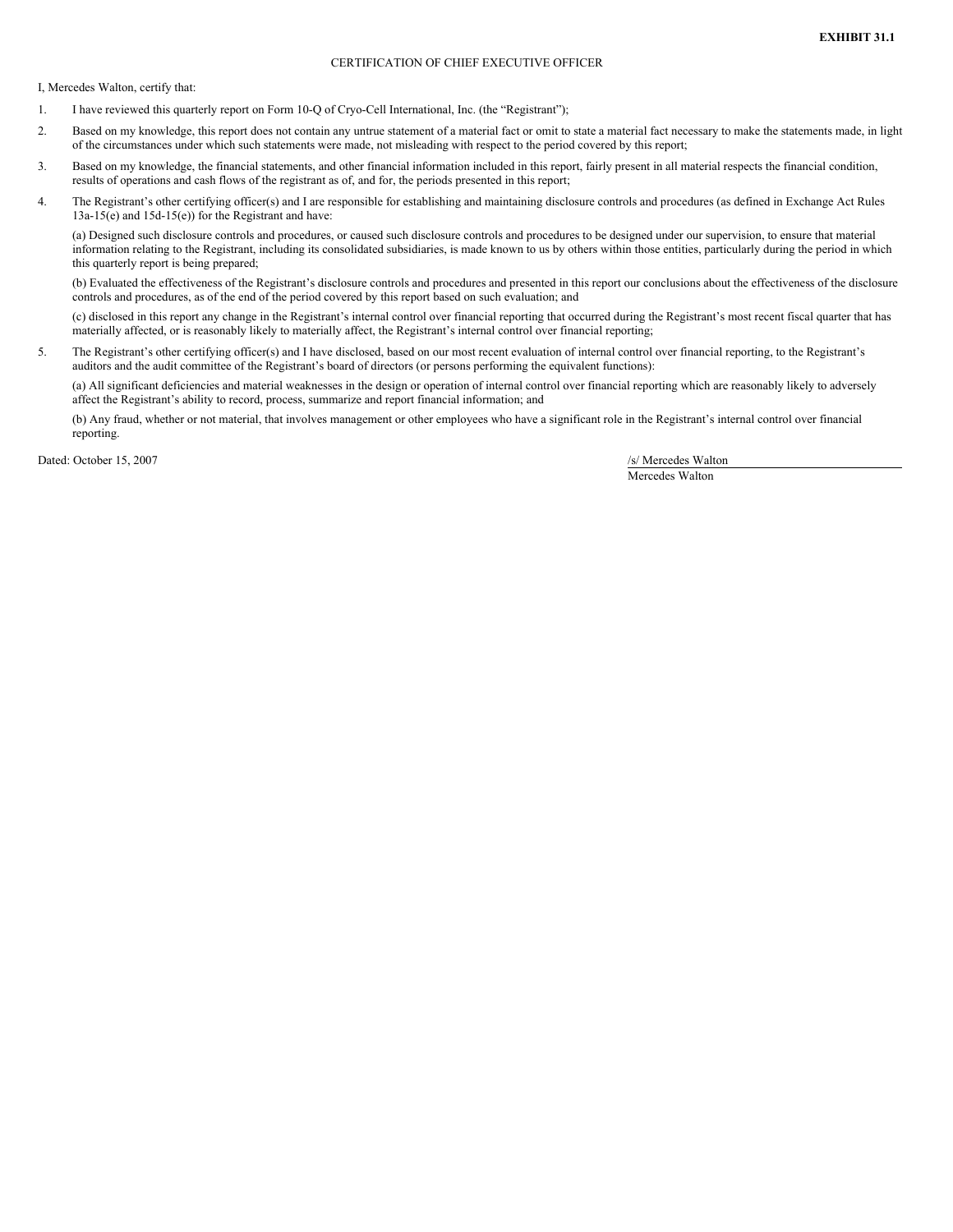# CERTIFICATION OF CHIEF FINANCIAL OFFICER

I, Jill M. Taymans, certify that:

- 1. I have reviewed this quarterly report on Form 10-Q of Cryo-Cell International, Inc. (the "Registrant");
- 2. Based on my knowledge, this report does not contain any untrue statement of a material fact or omit to state a material fact necessary to make the statements made, in light of the circumstances under which such statements were made, not misleading with respect to the period covered by this report;
- 3. Based on my knowledge, the financial statements, and other financial information included in this report, fairly present in all material respects the financial condition, results of operations and cash flows of the registrant as of, and for, the periods presented in this report;
- 4. The Registrant's other certifying officer(s) and I are responsible for establishing and maintaining disclosure controls and procedures (as defined in Exchange Act Rules 13a-15(e) and 15d-15(e)) for the Registrant and have:

(a) Designed such disclosure controls and procedures, or caused such disclosure controls and procedures to be designed under our supervision, to ensure that material information relating to the Registrant, including its consolidated subsidiaries, is made known to us by others within those entities, particularly during the period in which this quarterly report is being prepared;

(b) Evaluated the effectiveness of the Registrant's disclosure controls and procedures and presented in this report our conclusions about the effectiveness of the disclosure controls and procedures, as of the end of the period covered by this report based on such evaluation; and

(c) disclosed in this report any change in the Registrant's internal control over financial reporting that occurred during the Registrant's most recent fiscal quarter that has materially affected, or is reasonably likely to materially affect, the Registrant's internal control over financial reporting;

5. The Registrant's other certifying officer(s) and I have disclosed, based on our most recent evaluation of internal control over financial reporting, to the Registrant's auditors and the audit committee of the Registrant's board of directors (or persons performing the equivalent functions):

(a) All significant deficiencies and material weaknesses in the design or operation of internal control over financial reporting which are reasonably likely to adversely affect the Registrant's ability to record, process, summarize and report financial information; and

(b) Any fraud, whether or not material, that involves management or other employees who have a significant role in the Registrant's internal control over financial reporting.

Dated: October 15, 2007 /s/ Jill M. Taymans

Jill M. Taymans